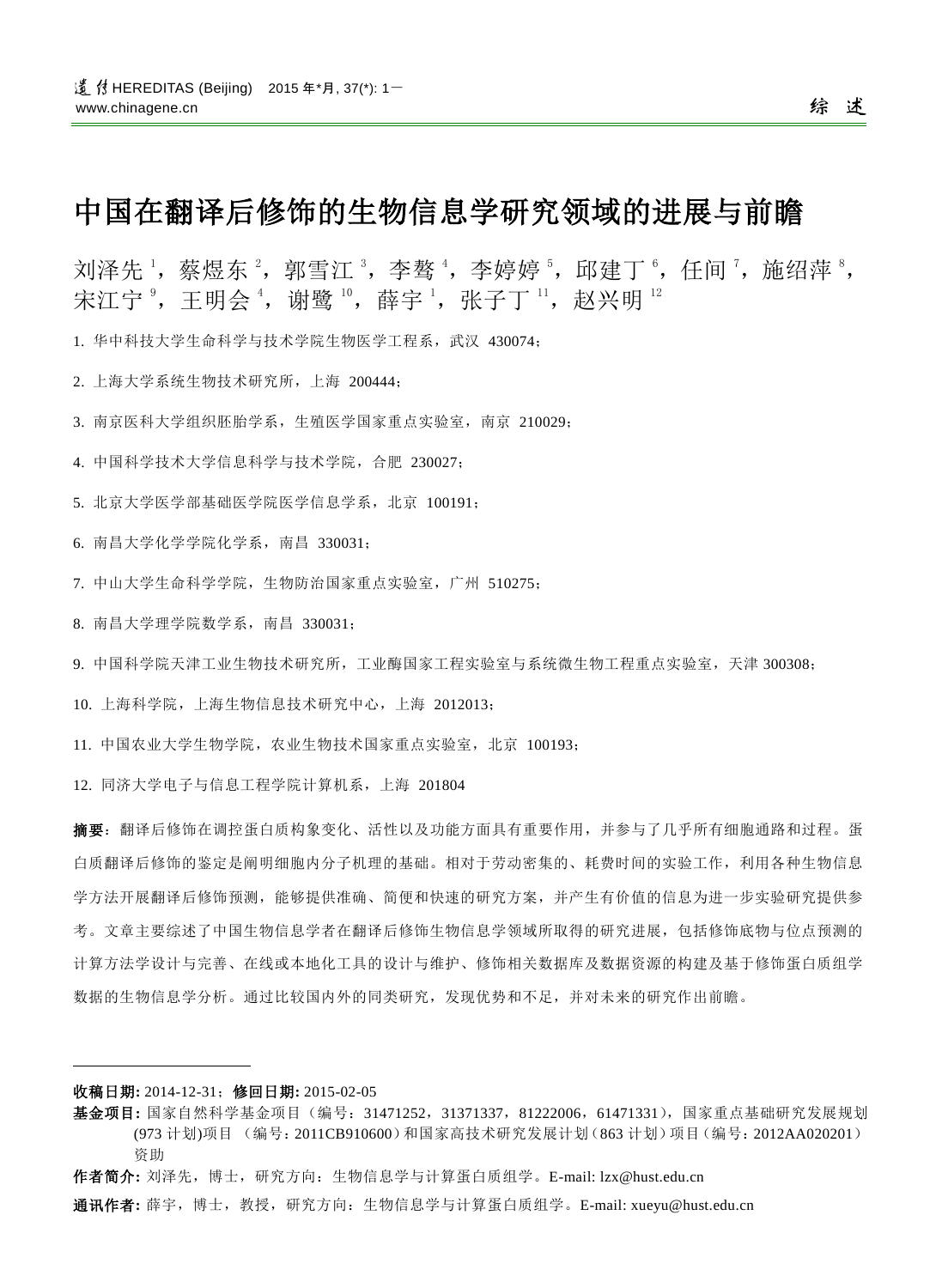关键词: 翻译后修饰;共价修饰;修饰组学;磷酸化

# **Post-translational modification (PTM) bioinformatics in China: progresses and perspectives**

Zexian Liu<sup>1</sup>, Yudong Cai<sup>2</sup>, Xuejiang Guo<sup>3</sup>, Ao Li<sup>4</sup>, Tingting Li<sup>5</sup>, Jianding Qiu<sup>6</sup>, Jian Ren<sup>7</sup>, Shaoping Shi<sup>8</sup>, Jiangning Song<sup>9</sup>, Minghui Wang<sup>4</sup>, Lu Xie<sup>10</sup>, Yu Xue<sup>1</sup>, Ziding Zhang<sup>11</sup>,

 $Xing-Ming Zhao<sup>12</sup>$ 

1. *Department of Biomedical Engineering, College of Life Science and Technology, Huazhong University of Science and Technology, Wuhan 430074, China;*

2. *Institute of Systems Biology, Shanghai University, Shanghai 200444, China;*

3. *State Key Laboratory of Reproductive Medicine, Department of Histology and Embryology, Nanjing Medical University, Nanjing 210029, China;*

4. *School of Information Science and Technology, University of Science and Technology of China, Hefei 232207, China;*

5. *Department of Biomedical Informatics, School of Basic Medical Sciences, Peking University Health Science Center, Beijing 100191, China;*

6. *Department of Chemistry, School of chemistry, Nanchang University, Nanchang 330031, China*;

7. *State Key Laboratory of Biocontrol, School of Life Sciences, Sun Yat-sen University, Guangzhou 510275, China;*

8. *Department of Mathematics, college of science, Nanchang University, Nanchang 330031, China;*

9. *National Engineering Laboratory for Industrial Enzymes and Key Laboratory of Systems Microbial Biotechnology, Tianjin Institute of Industrial Biotechnology, Chinese Academy of Sciences, Tianjin 300308, China;*

10. *Shanghai Center for Bioinformation Technology, Shanghai Academy of Science and Technology, Shanghai 201203, China;*

11. *State Key Laboratory of Agrobiotechnology, College of Biological Sciences, Beijing 100193, China;*

12. *Department of Computer Science, School of Electronics and Information Engineering, Tongji University, Shanghai 201804, China*

**Abstract:** Post-translational modifications (PTMs) are essential for regulating conformational changes, activities and functions of proteins, and are involved in almost all cellular pathways and processes. Identification of protein PTMs is the basis for understanding cellular and molecular mechanisms. In contrast with labor-intensive and time-consuming experiments, the PTM prediction using various bioinformatics approaches can provide accurate, convenient, and efficient strategies and generate valuable information for further experimental consideration. In this review, we summarize the current progresses made by Chineses bioinformaticians in the field of PTM Bioinformatics, including the design and improvement of computational algorithms for predicting PTM substrates and sites, design and maintenance of online and offline tools, establishment of PTM-related databases and resources, and bioinformatics analysis of PTM proteomics data. Through comparing similar studies in China and other countries, we demonstrate both advantages and limitations of current PTM bioinformatics as well as perspectives for future studies in China.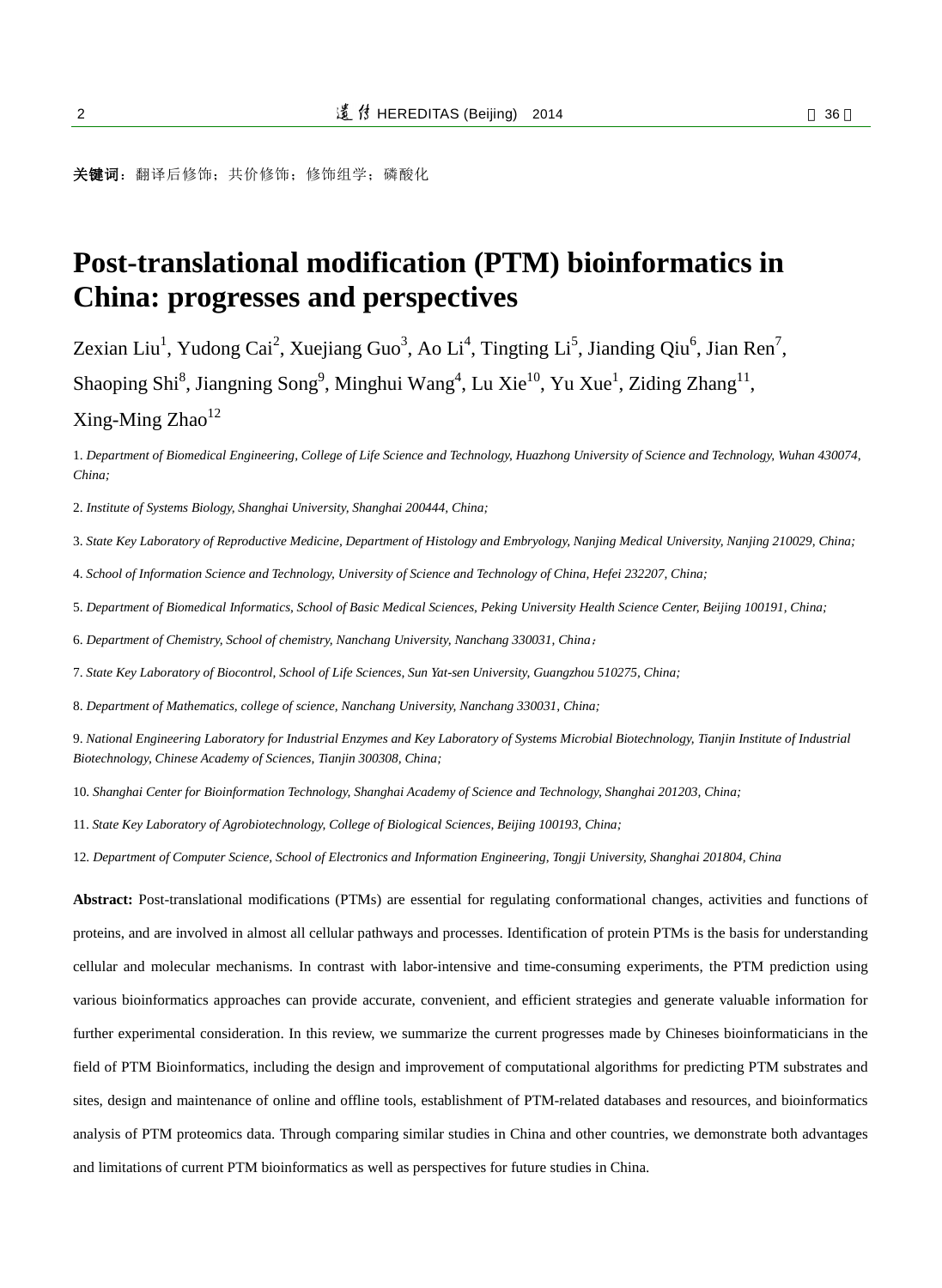**Keywords:** post-translational modification; covalent modification; PTM proteomics; phosphorylation

细胞是生命活动的最小单元,蛋白质是构成细胞的基本要素。蛋白质翻译后修饰(Post-translational modification, PTM)是调控蛋白质功能的重要机制,在生物学过程和信号通路中发挥着不可替代的作用, 并可逆地决定了细胞的动力学和可塑性<sup>[\[1\]](#page-14-0)</sup>。翻译后修饰通常发生在编码基因 DNA 序列转录为 mRNA, 并翻译成蛋白质序列之后。由于翻译后修饰过程的生化机理为共价键的形成或断裂,因此翻译后修饰 也称为共价修饰 (Covalent modification) [\[1\]](#page-14-0)。翻译后修饰可发生在特定氨基酸的侧链上, 如常见的磷 酸化(Phosphorylation)<sup>[\[2\]](#page-14-1)</sup>、泛素化(Ubiquitination)<sup>[\[3\]](#page-14-2)</sup>和乙酰化(Acetylation)<sup>[\[4\]](#page-14-3)</sup>等,也可发生在蛋白 质序列的主链上,如蛋白酶切(Proteolytic cleavage)和内含肽剪切(Intein splicing)等<sup>[\[5,](#page-14-4)[6\]](#page-14-5)</sup>。翻译后修 饰过程通常受到特定酶(Enzyme)的催化,如蛋白激酶(Protein kinase)催化磷酸化反应<sup>[\[7\]](#page-14-6)</sup>,E1 泛素 活化酶(Ubiquitin-activating enzyme)、E2 泛素结合酶(Ubiquitin-conjugating enzyme)和 E3 泛素连接 酶(Ubiquitin ligase)协同催化泛素化过程<sup>[\[8\]](#page-14-7)</sup>,而组蛋白乙酰转移酶(Histone acetyltransferase, HAT) 则催化乙酰化修饰<sup>[\[9\]](#page-14-8)</sup>。修饰底物也能在特定酶的作用下发生去修饰反应, 如蛋白磷酸酶(Protein phosphatase)催化去磷酸化<sup>[\[7\]](#page-14-6)</sup>,去泛素酶(Deubiquitinating enzyme, DUB)执行去泛素化反应<sup>[\[8\]](#page-14-7)</sup>,而组 蛋白去乙酰化酶(Histone deacetylase, HDAC)则催化去乙酰化过程<sup>[\[9\]](#page-14-8)</sup>。系统分析发现,人类基因组中 存在 516 个编码激酶的基因和 160 个编码磷酸酶的基因<sup>[\[7\]](#page-14-6)</sup>,以及 720 个 E1、E2、E3 泛素酶和 126 个去 泛素酶基因<sup>[\[8\]](#page-14-7)</sup>。研究表明,不同的酶通常仅调控有限的、特定的底物,并且具有特定的底物识别特异 性<sup>[\[2\]](#page-14-1)</sup>。由于去修饰酶的数量较少,其识别底物的特异性较低,因此目前研究者的兴趣主要集中于修饰 酶催化的修饰过程,对于去修饰过程的关注则相对较少。

在构成蛋白质序列的 20 种常见氨基酸中,有 15 种氨基酸上可发生修饰,而 5 种疏水性氨基酸— —亮氨酸(Leucine, L)、异亮氨酸(Isoleucine, I)、缬氨酸(Valine, V)、丙氨酸(Alanine, A)和苯丙氨酸 (Phenylalanine, F)尚未发现修饰的存在<sup>[\[10\]](#page-14-9)</sup>。蛋白质翻译后修饰的种类很多, 已鉴定并被认可的修饰约有 470 种(<http://www.uniprot.org/docs/ptmlist>)。虽然每一种修饰都可能具有潜在的调控功能,但不同的修 饰往往倾向参与特定的生物学过程。例如,磷酸化更倾向于参与细胞信号转导通路与细胞周期,泛素 化则主要通过促进底物的降解来调控蛋白的生命周期,而近期的研究表明乙酰化除了参与转录调控, 也在细胞代谢过程中发挥重要的作用(表 1)。常见的几种翻译后修饰及其主要调控功能可参见表 1。

传统的实验学方法,例如通过定点突变潜在的修饰位点,利用体外或体内的实验方法鉴定修饰底 物和位点,需要耗费大量的时间、精力和资金。近年来,基于高通量质谱等技术的修饰组学研究发展 迅速,但由于实验步骤繁琐、生物样本不稳定等因素,修饰组学鉴定的可重复性仍有待提高。因此,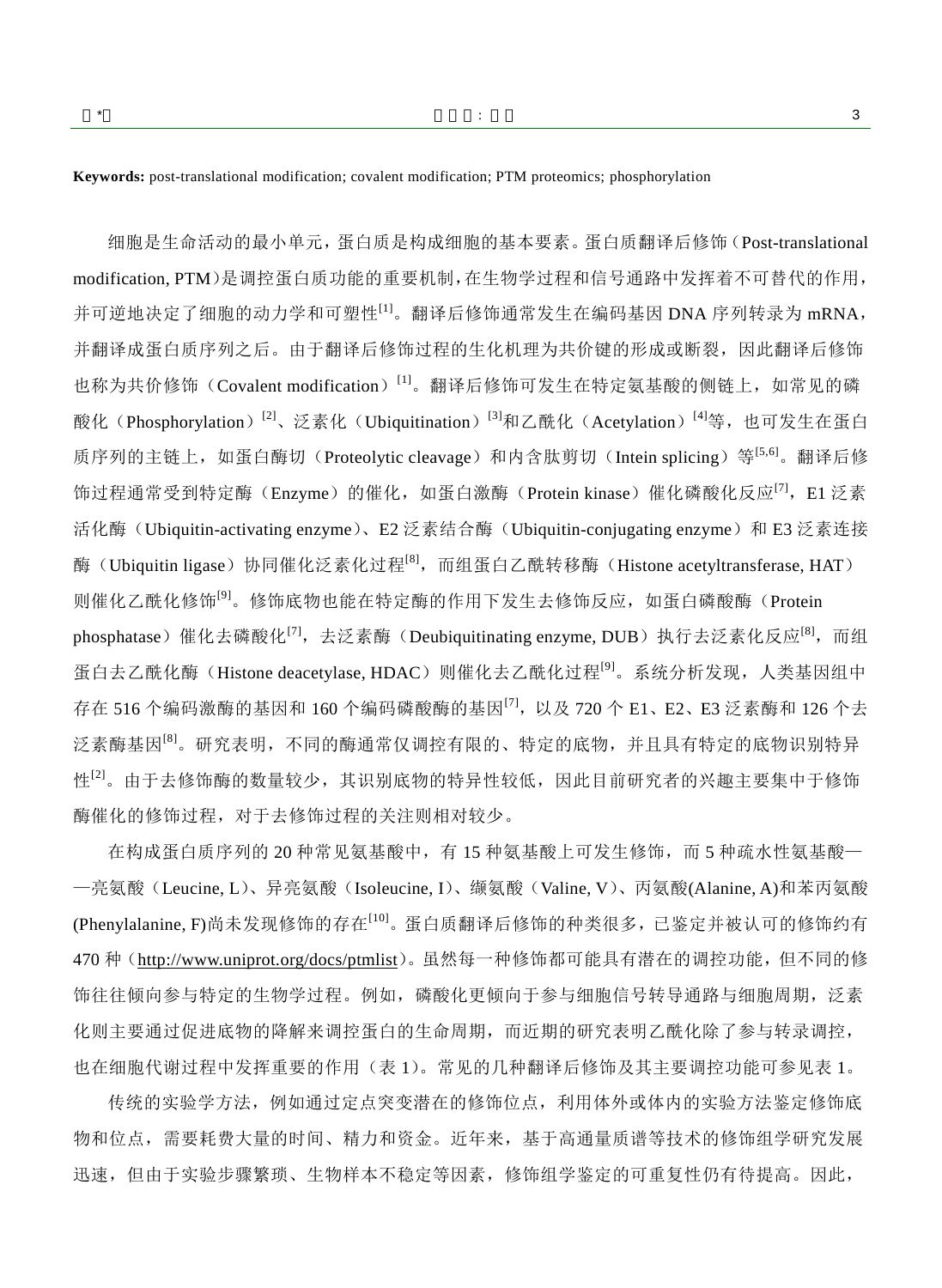| 翻译后修饰                           | 中文名称       | 主要识别位点/模<br>体 | 功能            |
|---------------------------------|------------|---------------|---------------|
| Phosphorylation <sup>[2]</sup>  | 磷酸化        | $S/T$ , $Y$   | 普遍            |
| Uiquitination <sup>[3]</sup>    | 泛素化        | K             | 蛋白质降解、信号转导    |
| Glycosylation <sup>[11]</sup>   | 糖基化        | N, W          | 蛋白质折叠、细胞黏附    |
| Acetylation <sup>[4]</sup>      | 乙酰化        | K             | 转录调控、DNA 损伤修复 |
| Nitration <sup>[12]</sup>       | 硝基化        | Y             | 蛋白质功能损伤       |
| Sumoylation <sup>[13]</sup>     | SUMO 化     | K             | 转录调控、信号转导     |
| Palmitoylation <sup>[14]</sup>  | 棕榈酰化       | $\mathsf{C}$  | 信号转导、细胞凋亡     |
| Methylation <sup>[15]</sup>     | 甲基化        | R, K          | 转录调控、信号转导     |
| Sulfation <sup>[16]</sup>       | 硫化         | Y             | 类固醇合成、异物代谢    |
| S-nitrosylation <sup>[17]</sup> | 亚硝基化       | C             | 信号转导、钙循环      |
| Caspase cleavage <sup>[5]</sup> | Caspase 酶切 | <b>DXXD</b>   | 细胞凋亡          |
| Calpain cleavage <sup>[6]</sup> | Calpain 酶切 | L/VX          | 细胞周期、胃酸分泌     |

表 **1 12** 种常见的蛋白质共价修饰的相关信息以及主要的调控功能

发展生物信息学方法,能够准确、快速、有效地预测潜在的修饰底物和位点,为进一步的实验研究提 供有价值的参考信息<sup>[\[18~20\]](#page-15-0)</sup>。在最近几年的工作中,本文作者已详细评述了国际翻译后修饰生物信息学 领域的研究进展[\[18~20\]](#page-15-0): 介绍并总结了 22 个磷酸化相关的数据资源与数据库, 30 个磷酸化底物、位点、 磷酸化结合模体(Phospho-binding motif)的预测工具<sup>[\[19\]](#page-15-1)</sup>; 评述了基于磷酸化蛋白质组学数据的计算分 析<sup>[\[18\]](#page-15-0)</sup>, 包括磷酸化模体的发现、磷酸化网络的系统模拟、遗传变异影响磷酸化的识别, 以及磷酸化的 分子进化等; 重点总结了基于磷酸化组学的网络医学(Phosphoproteomics-based network medicine)的 研究进展<sup>[\[20\]](#page-15-2)</sup>,包括从尚未注释的磷酸化组学数据中重建磷酸化介导的信号网络、网络磷酸化分子标记 (Network phospho-signature)的发现,以及利用这些分子标记来分类癌症和预测药物反应(Drug response)等。近期,我们收集了国际和国内翻译后修饰相关的 230 多个数据库和计算工具,并予以简 介和推荐(http://www.biocuckoo.org/link.php)。

本文主要介绍了中国在翻译后修饰的生物信息学领域的研究进展,包括翻译后修饰位点预测的计 算方法学研究,翻译后修饰底物及位点预测的在线工具、软件和计算平台的设计,翻译后修饰相关数 据资源与数据库的构建,以及基于磷酸化蛋白质组数据的生物信息学分析等,并与国外同类工作进行 比较,发现优势和不足,总结研究的经验和教训,同时对未来本领域的研究方向和内容进行展望,提 出新的科学与技术问题,以推动我国在翻译后修饰生物信息学领域的快速发展。其中根据质谱鉴定获 得的质荷比信息谱分析获得修饰肽段的质谱数据处理研究不在本文讨论的范围之内。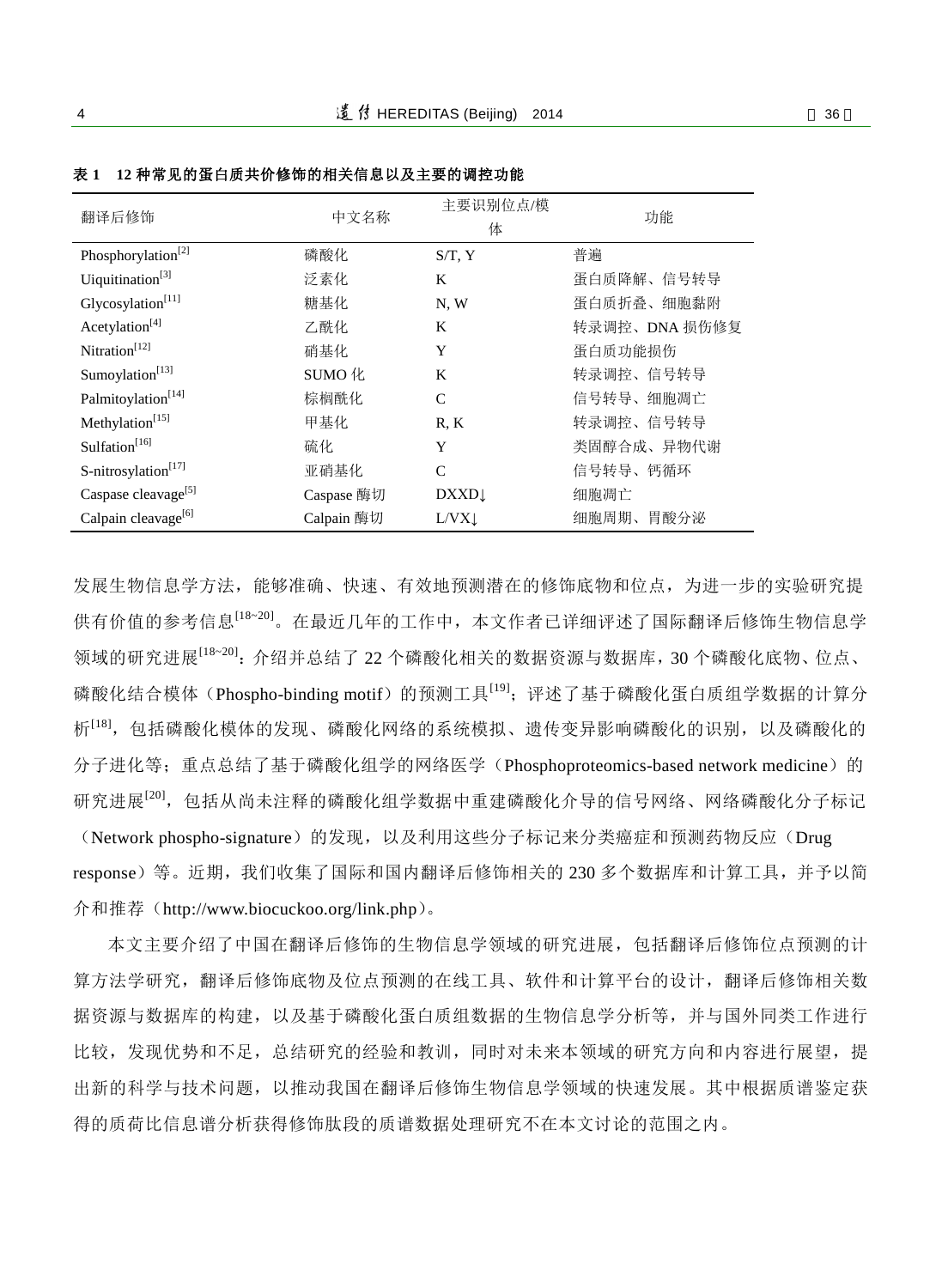## **1** 翻译后修饰位点预测的计算方法学研究

蛋白质序列上的翻译后修饰残基位点能否预测,是本领域早期研究中面临的最大挑战。若修饰底 物和位点不能准确的预测,则后续的计算分析也毫无意义。因此修饰位点预测是本领域最基础的核心 问题。在早期研究中,对于该问题的真伪充满争议。例如,Blom 等<sup>[\[21~23\]](#page-15-3)</sup>的系列工作表明,蛋白质磷酸 化修饰在一级序列上存在特异性,不同激酶可能通过识别特定的序列模体(Sequence motif)来修饰底 物,因此磷酸化位点可以预测。此外,实验证据表明大多数 SUMO 化修饰位点符合 w-K-X-E 模体(w 为疏水性氨基酸,X 为任意氨基酸),因此 SUMO 化修饰具有高度的特异性, SUMO 化位点也可以准 确的预测<sup>[\[24\]](#page-15-4)</sup>。但对于棕榈酰化(Palmitoylation)来说,由于没有发现任何有明显特征的序列模体,主 流学者一致认为棕榈酰化位点的预测将非常困难。Zhou 等<sup>[\[25\]](#page-15-5)</sup>于 2006 年假设棕榈酰化修饰可能识别多 个不同的序列模体,因此先将已知的棕榈酰化按照序列相似性分成 3 个组,再利用聚类和打分策略 (Clustering and Scoring Strategy)设计了第一个棕榈酰化位点预测工具 CSS-Palm,具有较高的准确性, 从而证明棕榈酰化位点具有可预测性。近年来,国际与国内学者不断地设计有效的计算方法,针对大 多数常见修饰已构建了相应的计算工具。因此,翻译后修饰位点能否预测这个问题,在当前已基本不 再有争议。修饰位点预测的计算方法可分为三大类,包括机器学习(Machine learning)类算法、位置 特异性打分矩阵(Position-specific scoring matrix, PSSM)类算法和基于修饰肽段相似性类算法。下面 简要介绍 3 类算法的原理与发展历程。

#### **1.1** 机器学习类算法

1999年,丹麦生物序列分析中心 (Center for Biological Sequence Analysis, CBS) 的 Nikolaj Blom 等人使用当时已知的、实验证实的 210 个酪氨酸(Tyrosine)、584 个丝氨酸(Serine)和 108 个苏氨酸 (Threonine)磷酸化位点作为训练集,利用神经网络(Neural network)算法首次实现了非特异性的 (Non-specific) 蛋白质磷酸化位点的预测<sup>[\[23\]](#page-15-6)</sup>。2004年,韩国学者 Jong Hun Kim 等<sup>[\[26\]](#page-15-7)</sup>首次利用支持向 量机(Support vector machine, SVM)算法设计了激酶特异性磷酸化位点预测方法。这一算法也被中国 学者应用到了蛋白质甲基化(Methylation)、棕榈酰化、SUMO 化、乙酰化、泛素化和磷酸化等位点预 测的工作中。2005 年,Li 等<sup>[\[27\]](#page-15-8)</sup>利用 *k*-近邻(*k-*Nearest Neighbor, k-NN)算法设计了激酶特异性 (Kinase-specific)磷酸化位点预测方法。2014年, Wu 等<sup>[\[28\]](#page-15-9)</sup>基于 *k*-近邻算法设计了磷酸酯酶识别位点 预测方法。此外,2007 年 Tang 等<sup>[\[29\]](#page-15-10)</sup>利用遗传算法整合神经网络(Genetic algorithm integrated neural network, GANN)设计了非特异性磷酸化位点预测方法。同年,李亦学、蔡煜东两个研究组合作,利用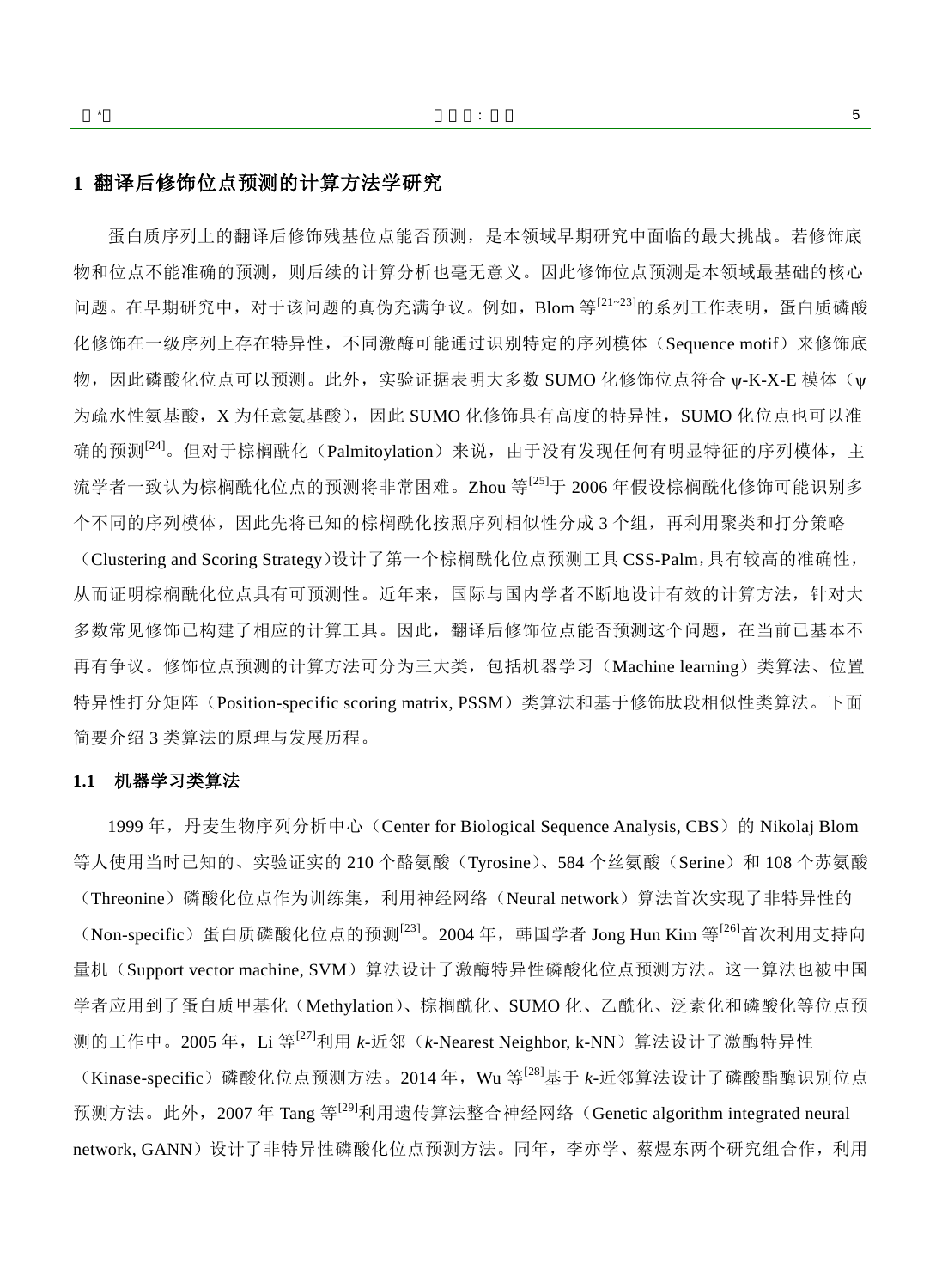SVMs 和偏最小二乘法(Partial least squares, PLS)分别构建了 N-糖基化(N-glycosylation)位点预测 方法,并获得较高的准确性<sup>[\[30\]](#page-15-11)</sup>。

在早期机器学习类算法的应用当中,一般将计算模型考虑成"黑盒子",不关心具体的序列或氨基 酸残基特征(Feature),也不做特征的提取和选择。2007年,Liu 等[\[31\]](#page-15-12)首次引入特征提取和选择的概念, 使用有序前向选择(Sequential forward selection, SFS)算法提取有效的氨基酸性质作为训练特征,利 用 SVMs 训练模型并设计了 SUMO 化位点预测方法。该研究组还使用最大关联最小冗余(Maximum relevance minimum redundancy, mRMR)<sup>[\[32\]](#page-15-13)</sup>、渐进特征选择(Incremental feature selection, IFS)<sup>[32]</sup>和特 征前向选择(Feature forward selection, FFS)<sup>[\[33\]](#page-15-14)</sup>等算法进行特征的选择。该研究组还最早使用随机森林 (Random Forest, RF) 算法预测蛋白质的酶切位点(Cleavage site)<sup>[\[34\]](#page-15-15)</sup>。蛋白质磷酸化过程受到多种因 素影响,磷酸化位点周围的氨基酸序列并不能完全决定磷酸化是否发生。在氨基酸序列基础上,Li 等 <sup>[\[35\]](#page-15-16)</sup>将蛋白-蛋白相互作用、亚细胞定位、蛋白质结构域等特征引入到激酶识别位点的预测中, 使预测效 果有了很大提升。此外,Chen 等[\[36\]](#page-15-17) 于 2008 年提出 *k*-空位氨基酸对组成(Composition of *k*-spaced amino acid pairs, CKSAAP)算法用于特征的提取和选择,结合 SVMs 设计了 O-糖基化(O-glycosylation)位 点预测方法。2013 年,Zou 等<sup>[\[37\]](#page-15-18)</sup>设计了单体谱组成(Composition of monomer spectrum, CMS)算法, 应用于氨基酸的编码和特征的提取。2014 年,Hou 等<sup>[\[38\]](#page-15-19)</sup>还使用逻辑回归分类器(Logistic regression classifiers)算法设计了乙酰化位点预测方法。整体来说,在采用机器学习算法预测蛋白质翻译后修饰 时,并不深入研究序列或者结构特征的具体使用和权重,具体的参数和模型往往难以对应到生物学意 义上来。而机器学习算法的深度优化,往往容易带来过训练的问题,需要特别引起注意。

#### **1.2** 位置特异性打分矩阵类算法

该类算法是翻译后修饰早期计算研究的方法之一,其基本假设为修饰位点两侧短肽段的特定位置上存 在氨基酸残基的偏好,因此对于阳性和阴性数据可分别构建氨基酸出现频率的矩阵,对于给定序列可分别 计算在阳性和阴性数据中出现的几率值,两者相除即得分值。2001 年,Yaffe 等<sup>[\[39\]](#page-15-20)</sup>引入位置特异性打分矩 阵算法,并首次实现激酶特异性磷酸化位点预测。该类算法存在的主要问题有:(1)基本假设有理论缺陷。 应用该类算法的基本假设是蛋白质序列上各个氨基酸位点具有独立性,之间没有相互作用或影响,否则概 率不能连乘。但事实上邻近的氨基酸相互之间存在影响,例如修饰位点两侧的氨基酸决定修饰的特异性。 因此这个基本假设从理论上来说并不够合理;(2)计算模型过于简单,只考虑氨基酸出现的频率,忽略了 氨基酸其他的生化性质等。因此,该类算法在我国应用不多,或一般不独立使用。2010 年,蔡煜东研究组 将位置特异性打分矩阵算法得出的分值作为可选择的特征之一,并先后设计了羟基脯氨酸(Hydroxyproline) <sup>[\[40\]](#page-15-21)</sup>、羟基赖氨酸(Hydroxylysine)<sup>[40]</sup>、泛素化和酰胺化(Amidation)<sup>[\[41\]](#page-15-22)</sup>等位点预测方法。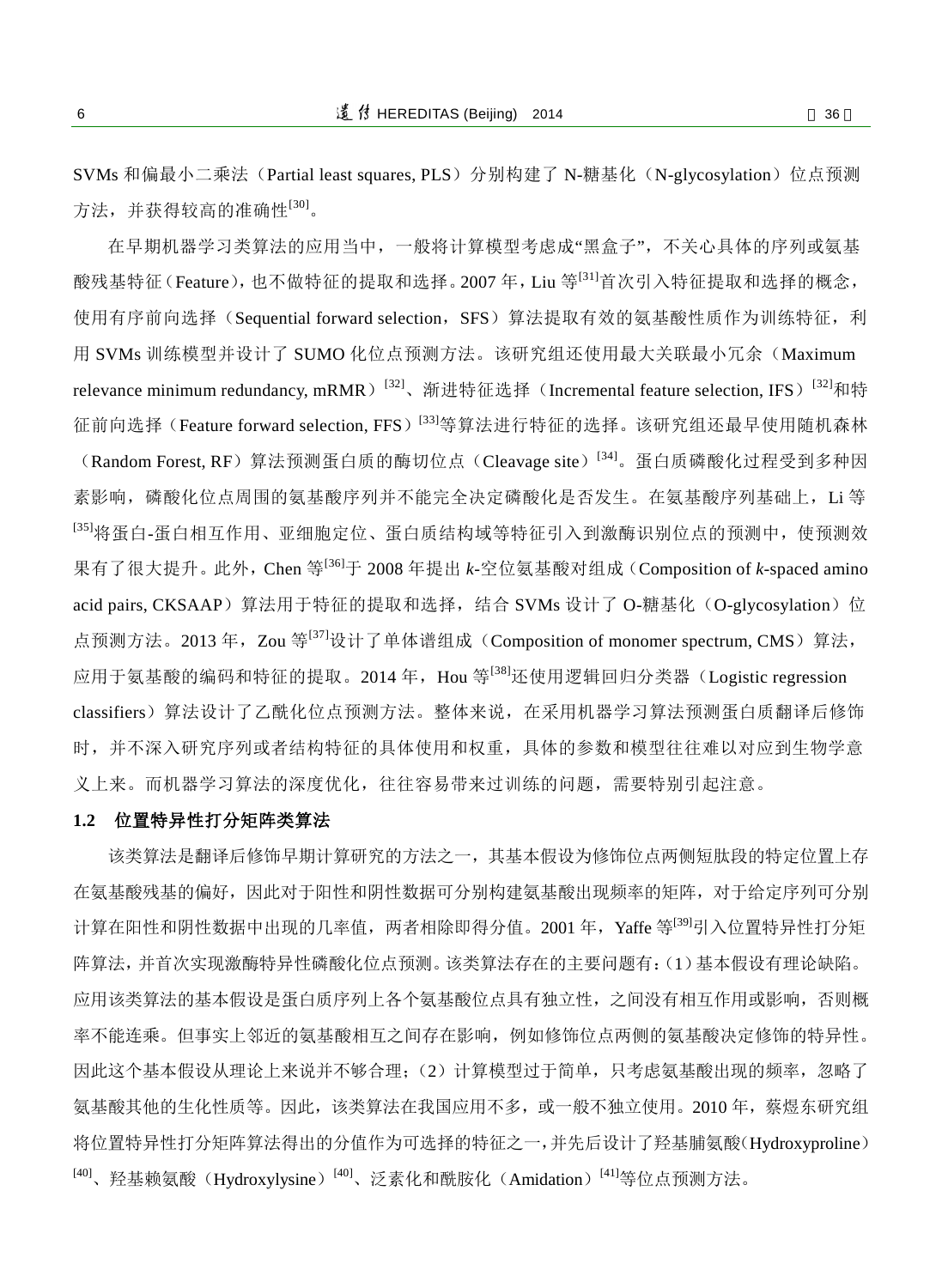#### **1.3** 基于修饰肽段相似性类算法

在翻译后修饰位点预测方法没有推广之前,实验学家一般将潜在的修饰肽段(由修饰位点及两侧 短肽段组成的序列片段)与已知的、实验证实的修饰位点相比较,根据相似肽段具有相似功能的隐含 假设,凭经验人为判断给定的位点是否发生修饰,并指导其进一步实验。由此衍生出来的基于修饰肽 段相似性类算法的计算模型简单,但具有明显的生物学意义。另一方面,调控底物的上游酶也可能发 生修饰,从而改变其构象并导致底物识别特异性的变化,因此一种修饰的底物位点可能分别符合多个 模体。基于这两个假设,Zhou 等<sup>[\[42\]](#page-15-23)</sup>于 2004 年提出基于分组的磷酸化位点预测和打分(Group-based phosphorylation site predicting and scoring)算法 GPS 1.0,应用于激酶特异性磷酸化位点的预测。该工 作定义了磷酸化位点肽段(Phosphorylation site peptide, PSP)的概念<sup>[\[42\]](#page-15-23)</sup>,将磷酸化位点与左侧和右侧 3 个氨基酸组成的 PSP(3,3)考虑成一个整体,与一条已知的磷酸化位点肽段相比较,利用氨基酸替代矩 阵 BLOSUM62 计算每一对氨基酸对的相似性分值,加和即得两条肽段的分值。为了消除显著不相似肽 段造成的干扰,两条肽段加和分值小于零的置为零。给定的磷酸化位点肽段将与训练集中每一个已知 的磷酸化位点肽段相比较并计算分值,平均值即为最终的打分分值<sup>[\[42\]](#page-15-23)</sup>。2008年,Xue 等<sup>[\[43\]](#page-15-24)</sup>大幅度优化 算法,设计 GPS 2.0 算法, 在保留已有打分策略不变的基础上, 引入矩阵突变(Matrix mutation, MaM) 的概念,通过随机改变初始氨基酸替代矩阵中的分值来提高预测性能,结果表明在训练时间足够长的 情况下,不同初始矩阵经过优化后的结果收敛成相似或相同的矩阵。由于 GPS 1.0 考虑 PSP(3,3)<sup>[\[42\]](#page-15-23)</sup>, 而 GPS 2.0 考虑 PSP(7,7)<sup>[\[43\]](#page-15-24)</sup>,究竟磷酸化位点肽段选择多长才是最优组合这一问题没有解决。因此, Xue 等<sup>[\[44\]](#page-15-25)</sup>设计了 GPS 2.1 算法,提出了模体长度选择(Motif length selection, MLS)方法,能够自动搜 索性能最优的肽段组合。此外,还使用了 *k*-均值聚类(*k*-means clustering)方法对已知修饰位点进行分 组,设计权重训练(Weight training, WT)来优化不同位置氨基酸偏好的重要性,结合已有的矩阵突变 和模体长度选择方法,设计了 GPS 3.0 算法<sup>[\[45\]](#page-15-26)</sup>。近期,针对 SUMO 化位点预测,Zhao 等<sup>[\[46\]](#page-16-0)</sup>在 GPS 3.0 算法的基础上还引入粒子群优化(Particle swarm optimization, PSO)算法,用来缩短权重训练和矩阵突 变的训练时间。

在接受相似肽段具有潜在相似功能的假设条件下,计算模型也可以通过机器学习类算法进行训练。 例如, 2005年, Li 等<sup>[\[27\]](#page-15-8)</sup>即在该假设的基础上, 利用 k-近邻算法训练模型。此外, 贝叶斯类算法如贝叶 斯决策理论(Bayesian decision theory, BDT)<sup>[\[47\]](#page-16-1)</sup>、贝叶斯判别方法(Bayesian Discriminant Method, BDM) <sup>[\[48\]](#page-16-2)</sup>和朴素贝叶斯算法(Naive Bayes algorithm, NBA)<sup>[\[49\]](#page-16-3)</sup>也分别被用于激酶特异性磷酸化位点、赖氨酸 乙酰化位点和棕榈酰化位点的预测。2008年,Li 等[\[50\]](#page-16-4)提取了不同激酶底物的序列特征,采用打分矩阵 的方法预测激酶特异性磷酸化位点。2010年, Li 等<sup>[\[51\]](#page-16-5)</sup>首次将之前用于 DNA 微阵列 (DNA microarray)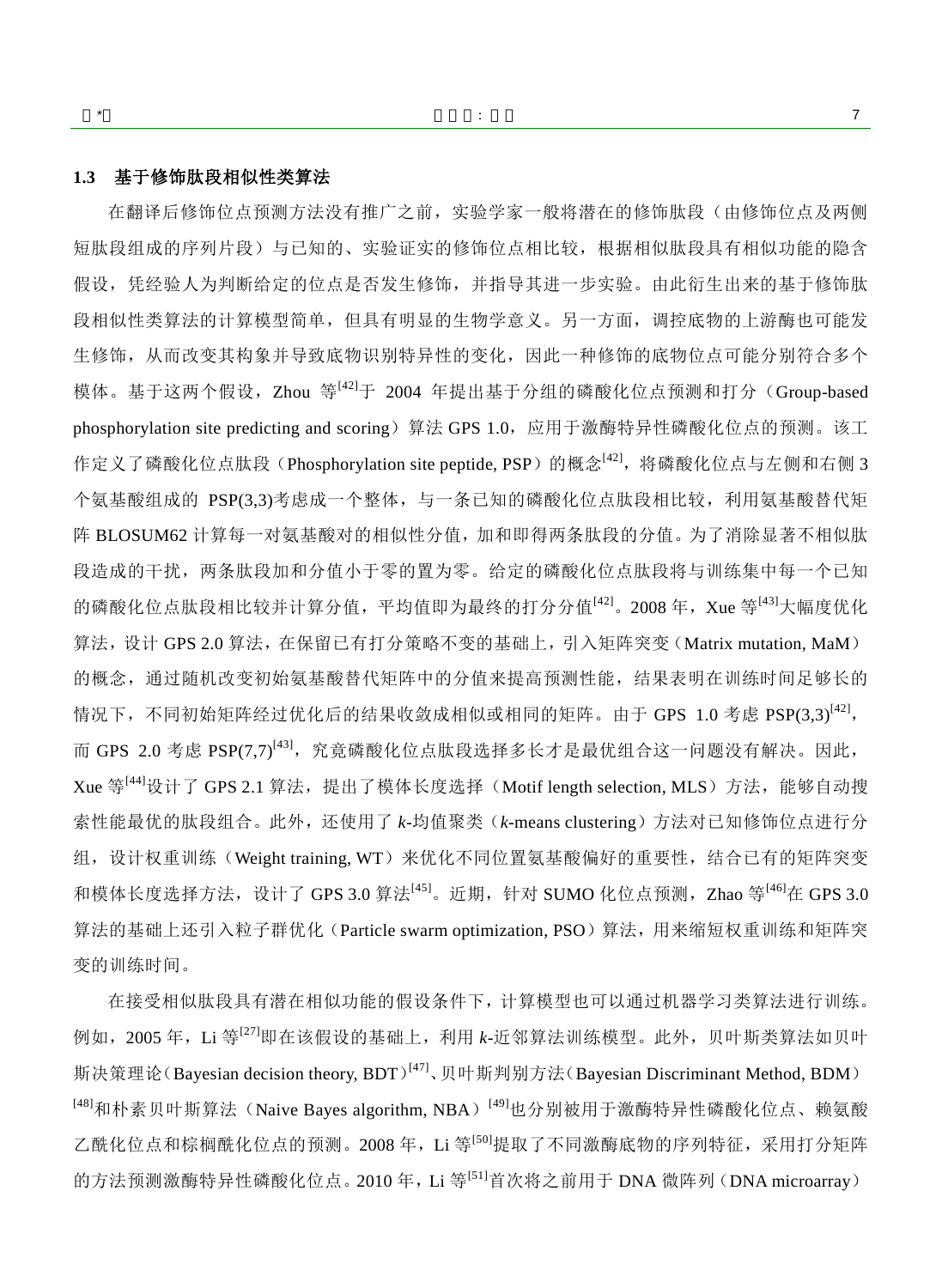数据分析、发现功能关联基因的基因集富集分析(Gene Set Enrichment Analysis, GSEA)方法,经过改 进后设计了用于乙酰转移酶特异性位点预测的基于乙酰化集富集(Acetylation Set Enrichment-Based, ASEB)算法。计算结果预测 MBD1、MTA1、DNA polymerase β 和 DDB1 可能被乙酰转移酶家族 CBP/p300 或 GCN5/PCAF 修饰, 后续实验证实 MBD1 和 MTA1 更倾向于被 CBP/p300 调控, 而 DNA polymerase β和 DDB1 则更倾向于被 GCN5/PCAF 调控<sup>[\[51\]](#page-16-5)</sup>。2013 年,他们将 ASEB 方法应用在去乙酰化酶 Class I HDAC 上,也取得了较高的准确性 $^{[52]}$  $^{[52]}$  $^{[52]}$ 。2014 年,邱建丁研究组在 ASEB 算法的基础上,设计了预测激 酶特异性磷酸化位点的方法磷酸化集富集分析(Phosphorylation Set Enrichment Analysis, PSEA),并获 得较高的准确性<sup>[\[53\]](#page-16-7)</sup>。同年,该研究组将修饰肽段之间的相似性以及氨基酸对组成作为有效特征,引入 离散小波变换(Discrete wavelet transform, DWT)来提取和优化特征,设计了细胞亚定位特异性磷酸化 位点方法<sup>[\[54\]](#page-16-8)</sup>。

### **2** 翻译后修饰相关计算工具的设计

我 们 收 集 了 本 领 域 233 个 相 关 的 计 算 预 测 与 分 析 工 具 , 其 链 接 与 简 介 见 列 表 (<http://www.biocuckoo.org/link.php>),其中 160 个是修饰底物及位点的预测工具,其他则为质谱数据处 理、组学数据分析和文献挖掘等工具。本综述重点讨论翻译后修饰底物及位点预测的计算工具开发情 况。虽然本领域的计算工具可以为生物信息学者提供有用的技术平台,但最主要的使用者应当是没有 算法和编程基础、对数学和统计学了解不多的相关实验学家。因此,计算工具应当力求输入和输出简 单明了,不需要繁琐操作,以及本地化软件能够有图形化界面或实现在线访问的网站等。计算工具的 开发和推广,能够有效地为相关实验研究提供重要的参考信息。

在过去的 10 年中,中国学者共开发构建了 40 多个翻译后修饰相关的计算工具,约占本领域总数 的 27%(表 2)。其中, 磷酸化底物及位点预测工具 9 个, 包括 GPS<sup>[\[42~44\]](#page-15-23)</sup>、PPSP<sup>[\[47\]](#page-16-1)</sup>、PhoScan<sup>[\[50\]](#page-16-4)</sup>、iGPS<sup>[\[55\]](#page-16-9)</sup>、 PKIS<sup>[\[37\]](#page-15-18)</sup>、phos\_pred<sup>[\[56\]](#page-16-10)</sup>、PSEA<sup>[\[53\]](#page-16-7)</sup>、GPS-POLO<sup>[\[57\]](#page-16-11)</sup>和 SubPhos<sup>[\[54\]](#page-16-8)</sup>。对于激酶特异性磷酸化位点预测工具 GPS 系列<sup>[\[42~44\]](#page-15-23)</sup>,修饰肽段相似性是其算法的打分策略。Zhou 等<sup>[\[58\]](#page-16-12)</sup>于 2005 年发布第一个在线版本,能 够预测 71 个激酶组共 216 个激酶的特异性修饰位点,并在此基础上提出了设计预测翻译后修饰位点预 测工具的规范。2008 年,Xue 等<sup>[\[43\]](#page-15-24)</sup>发布 2.0 版本,能够分层次地预测 408 个人类激酶特异性的位点, 并将在线工具实现为本地化的软件。2012 年, Song 等<sup>[\[55\]](#page-16-9)</sup>在 GPS 算法的基础上, 进一步考虑激酶与底 物之间的相互作用并以之作为限制条件,设计了 iGPS(*In vivo* GPS)算法及相应的本地化软件,能够 明显降低预测结果的假阳性,进一步提高预测的准确性。2014年,Fan 等<sup>[\[56\]](#page-16-10)</sup>在基于修饰肽段相似性类 算法的基础上,进一步考虑了基因本体论(Gene Ontology)注释和蛋白质相互作用信息,设计了激酶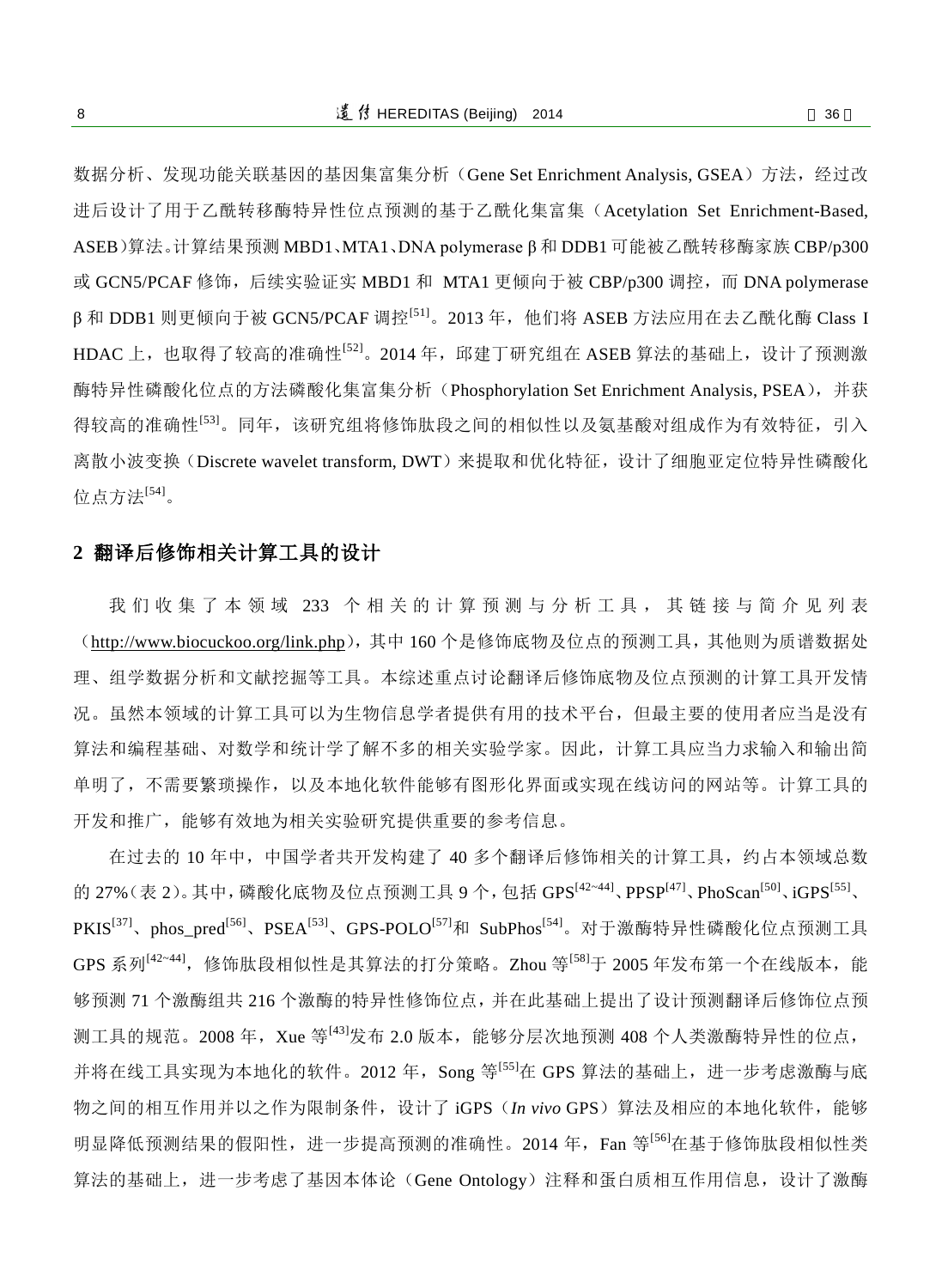特异性磷酸化位点预测工具 phos\_pred。此外, GPS-POLO 基于 GPS 算法, 能够预测激酶 POLO-like kinase (Plk) 家族的磷酸化位点和磷酸化结合位点<sup>[\[57\]](#page-16-11)</sup>。而邱建丁研究组通过结合离散小波变换算法和支持向 量机的方法设计的 SubPhos 是第一个预测细胞亚定位特异性磷酸化位点的在线工具<sup>[\[54\]](#page-16-8)</sup>。最近,Huang 等<sup>[\[59\]](#page-16-13)</sup>系统研究了不同的翻译后修饰之间的相互影响(PTM crosstalk),并开发了相应的预测工具 PTM-X。

在翻译后修饰底物和位点预测工具的开发方面,中国学者的许多工作在领域内有一定的领先优势。 例如,SSP 为领域内第一个 SUMO 化底物及位点预测软件<sup>[\[24\]](#page-15-4)</sup>,CSS-Palm 为第一个棕榈酰化位点预测 工具<sup>[\[25\]](#page-15-5)</sup>,GPS-PUP 为第一个原核类泛素化(Pupylation)位点预测工具<sup>[\[60\]](#page-16-14)</sup>,PAIL 为第一个乙酰化位点 预测工具[<sup>48]</sup>, GPS-SNO 为第一个亚硝基化位点预测工具[<sup>45]</sup>, GPS-YNO2 为第一个硝基化位点预测工具 <sup>[\[61\]](#page-16-15)</sup>。此外,Jiang 等<sup>[\[62\]](#page-16-16)</sup>设计了第一个丙酮酰化位点预测工具,而 Sun 等人<sup>[\[63\]](#page-16-17)</sup>设计的 SGDB 也是第一个 谷胱甘肽化(S-glutathionylation)位点预测工具。李婷婷研究组开发的 PTM-X 则是第一个预测修饰之 间相互影响的工具<sup>[\[59\]](#page-16-13)</sup>。因此,无论从数量还是质量来讲,中国学者在翻译后修饰底物及位点预测的计 算工具开发方面,并不落后于国外学者。开发的这些工具都提供了简便易用的在线预测网站或者可本 地运行的软件。在线预测的网页都以 FASTA 格式的蛋白质序列以及预测相关参数为输入,预测结果列 表为输出,均符合先前提出的规范<sup>[\[58\]](#page-16-12)</sup>。可本地运行的软件则差异性较大, 比如 CKSAAP\_OGlySite 提 供 Perl 源代码<sup>[\[36\]](#page-15-17)</sup>,phos\_pred 提供 Matlab 代码<sup>[\[56\]](#page-16-10)</sup>,WAP-Palm 提供 Windows 下命令行方式调用的可执 行软件<sup>[\[64\]](#page-16-18)</sup>,GPS 系列软件则基于 Java 语言提供了 Windows、Linux、Mac OS3 种操作系统下可下载安 装的有图形用户界面的软件[\[43~46,](#page-15-24)[60,](#page-16-14)[61,](#page-16-15)[65\]](#page-16-19) 。随着蛋白质组学技术的发展,翻译后修饰相关的数据正在急速 增长。对于一个预测工具而言,除了在线预测网站以外,可本地运行的软件版本将越来越重要。

除了上述提到的位点预测工具之外,中国学者也开发了一些其他工具。例如,Wang 等<sup>[\[66\]](#page-16-20)</sup>利用自然 语言处理技术(Natural language processing, NLP),设计了 PPTM 在线工具,能够从文献中挖掘磷酸化 信息,包括底物、激酶及磷酸化位点数据等。此外, Suo 等<sup>[\[67\]](#page-16-21)</sup>开发了第一个预测氨基酸变异影响赖氨 酸乙酰化修饰的在线工具 AcetylAAVs。

| 工具名称                 | 预测内容           | 网站链接                                        |
|----------------------|----------------|---------------------------------------------|
| $GPS^{[42-44,68]}$   | 激酶特异性磷酸化位点     | http://gps.biocuckoo.org                    |
| PPSP <sup>[47]</sup> | 激酶特异性磷酸化位点     | http://ppsp.biocuckoo.org                   |
| PhoScan $^{[50]}$    | 激酶特异性磷酸化位点     | http://bioinfo.au.tsinghua.edu.cn/phoscan   |
| $iGPS^{[55]}$        | 激酶特异性磷酸化位点     | http://igps.biocuckoo.org                   |
| $PKIS^{[37]}$        | 激酶特异性磷酸化位点     | http://bioinformatics.ustc.edu.cn/pkis      |
| phos_pred[56]        | 激酶特异性磷酸化位点     | http://bioinformatics.ustc.edu.cn/phos_pred |
| PSEA <sup>[53]</sup> | 激酶特异性磷酸化位点     | http://bioinfo.ncu.edu.cn/PKPred Home.aspx  |
| $GPS-POLO[57]$       | Plk 磷酸化位点和结合位点 | http://polo.biocuckoo.org                   |

表 **2** 国内学者构建的 **43** 个翻译后修饰相关计算工具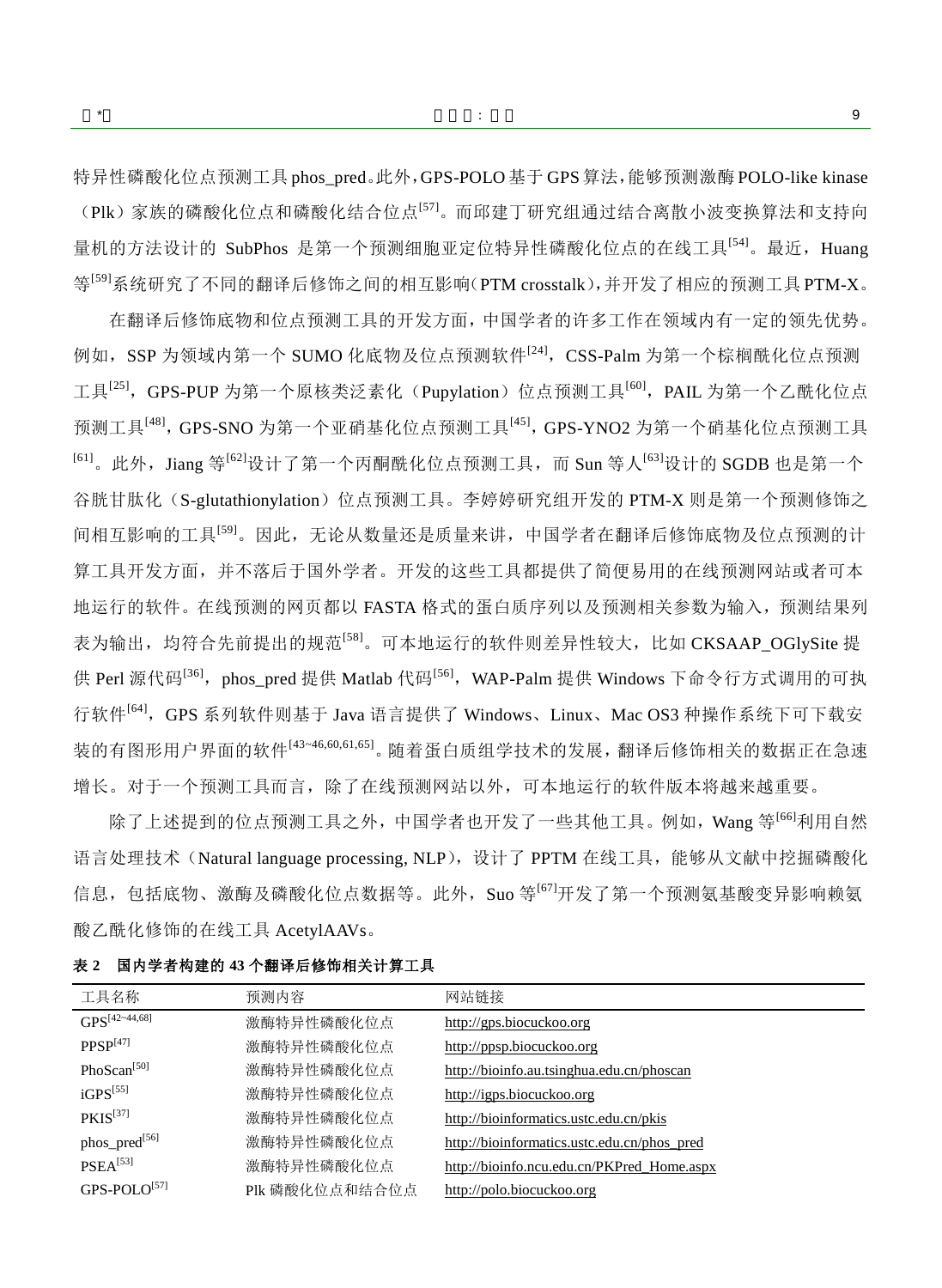| SubPhos <sup>[54]</sup>            | 细胞亚定位特异性磷酸化位<br>点 | http://bioinfo.ncu.edu.cn/SubPhos.aspx                   |  |
|------------------------------------|-------------------|----------------------------------------------------------|--|
| $SSP^{[24]}$                       | SUMO 化底物及位点       | http://ssp.biocuckoo.org                                 |  |
| SUMOsp <sup>[69]</sup>             | SUMO 化位点          | http://sumosp.biocuckoo.org                              |  |
| GPS-SUMO[46]                       | SUMO 化位点和结合位点     | http://sumosp.biocuckoo.org                              |  |
| $CSS\text{-}\text{Palm}^{[25,70]}$ | 棕榈酰化位点            | http://csspalm.biocuckoo.org                             |  |
| NBA-Palm <sup>[49]</sup>           | 棕榈酰化位点            | http://nbapalm.biocuckoo.org                             |  |
| WAP-Palm <sup>[64]</sup>           | 棕榈酰化位点            | http://bioinfo.ncu.edu.cn/WAP-Palm.aspx                  |  |
| CKSAAP-Palm <sup>[71]</sup>        | 棕榈酰化位点            | http://doc.aporc.org/wiki/CKSAAP-Palm                    |  |
| PPWMs <sup>[72]</sup>              | 棕榈酰化位点            | http://math.cau.edu.cn/PPWMs.html                        |  |
| CKSAAP_UbSite[73]                  | 泛素化位点             | http://protein.cau.edu.cn/cksaap_ubsite                  |  |
| UbiProber <sup>[74]</sup>          | 泛素化位点             | http://bioinfo.ncu.edu.cn/UbiProber.aspx                 |  |
| hCKSAAP_UbSite[75]                 | 人类泛素化位点           | http://protein.cau.edu.cn/cksaap_ubsite                  |  |
| GPS-PUP <sup>[60]</sup>            | 原核类泛素化位点          | http://pup.biocuckoo.org                                 |  |
| PupPred <sup>[76]</sup>            | 原核类泛素化位点          | http://bioinfo.ncu.edu.cn/PupPred.aspx                   |  |
| $\text{PAIL}^{[48]}$               | 乙酰化位点             | http://pail.biocuckoo.org                                |  |
| LysAcet <sup>[77]</sup>            | 乙酰化位点             | http://www.biosino.org/LysAcet                           |  |
| LAceP[38]                          | 乙酰化位点             | http://www.scbit.org/iPTM                                |  |
| SSPKA[78]                          | 物种特异性乙酰化位点        | http://www.structbioinfor.org/Lab/SSPKA                  |  |
| $\text{ASEB}^{[51,79]}$            | 酶特异性乙酰化位点         | http://bioinfo.bjmu.edu.cn/huac/                         |  |
| PLMLA <sup>[80]</sup>              | 甲基化和乙酰化位点         | http://bioinfo.ncu.edu.cn/inquiries_PLMLA.aspx           |  |
| MeMo <sup>[81]</sup>               | 甲基化位点             | http://www.bioinfo.tsinghua.edu.cn/~tigerchen/memo.html  |  |
| $PMeS^{[82]}$                      | 甲基化位点             | http://bioinfo.ncu.edu.cn/inquiries_PMeS.aspx            |  |
| Oglyc <sup>[83]</sup>              | 糖基化位点             | http://www.biosino.org/Oglyc                             |  |
| CKSAAP_OGlySite[36]                | 糖基化位点             | http://bioinformatics.cau.edu.cn/zzd_lab/CKSAAP_OGlySite |  |
| GPS-CCD[65]                        | Calpain 酶切位点      | http://ccd.biocuckoo.org                                 |  |
| LabCas <sup>[84]</sup>             | Calpain 酶切位点      | http://www.csbio.sjtu.edu.cn/bioinf/LabCaS               |  |
| Cascleave 2.0 <sup>[85]</sup>      | Caspase 酶切位点      | http://www.structbioinfor.org/cascleave2                 |  |
| pyrupred <sup>[62]</sup>           | 丙酮酰化位点            | http://www.zhni.net/pyrupred/index.html                  |  |
| $\text{SGDB}^{[63]}$               | 谷胱甘肽化位点           | http://csb.shu.edu.cn/SGDB                               |  |
| PredSulSite <sup>[86]</sup>        | 硫化位点              | http://bioinfo.ncu.edu.cn/inquiries_PredSulSite.aspx     |  |
| $GPS-TSP[87]$                      | 硫化位点              | http://tsp.biocuckoo.org                                 |  |
| $GPS-SNO^{[45]}$                   | 亚硝基化位点            | http://sno.biocuckoo.org                                 |  |
| GPS-YNO2 <sup>[61]</sup>           | 硝基化位点             | http://yno2.biocuckoo.org                                |  |
| $\rm{pptm}^{[66]}$                 | 磷酸化位点文本挖掘         | http://bioinformatics.ustc.edu.cn/pptm                   |  |
| AcetylAAVs <sup>[67]</sup>         | 影响乙酰化的序列变异        | http://bioinfo.ncu.edu.cn/AcetylAAVs_Home.aspx           |  |
| $\text{PTM-X}^{[59]}$              | 修饰之间的相互影响         | http://bioinfo.bjmu.edu.cn/ptm-x/                        |  |

# **3** 翻译后修饰相关数据库的构建

翻译后修饰调控的分子机制非常复杂。以磷酸化为例,催化磷酸化反应的激酶被称为"录入器" (Writer),执行去磷酸化的磷酸酶被称为"擦除器"(Eraser),而识别特定磷酸化位点并与之结合的磷 酸化结合功能域(Phospho-binding domain, PBD)则被称为"读取器"。类似录入器-擦除器-读取器的机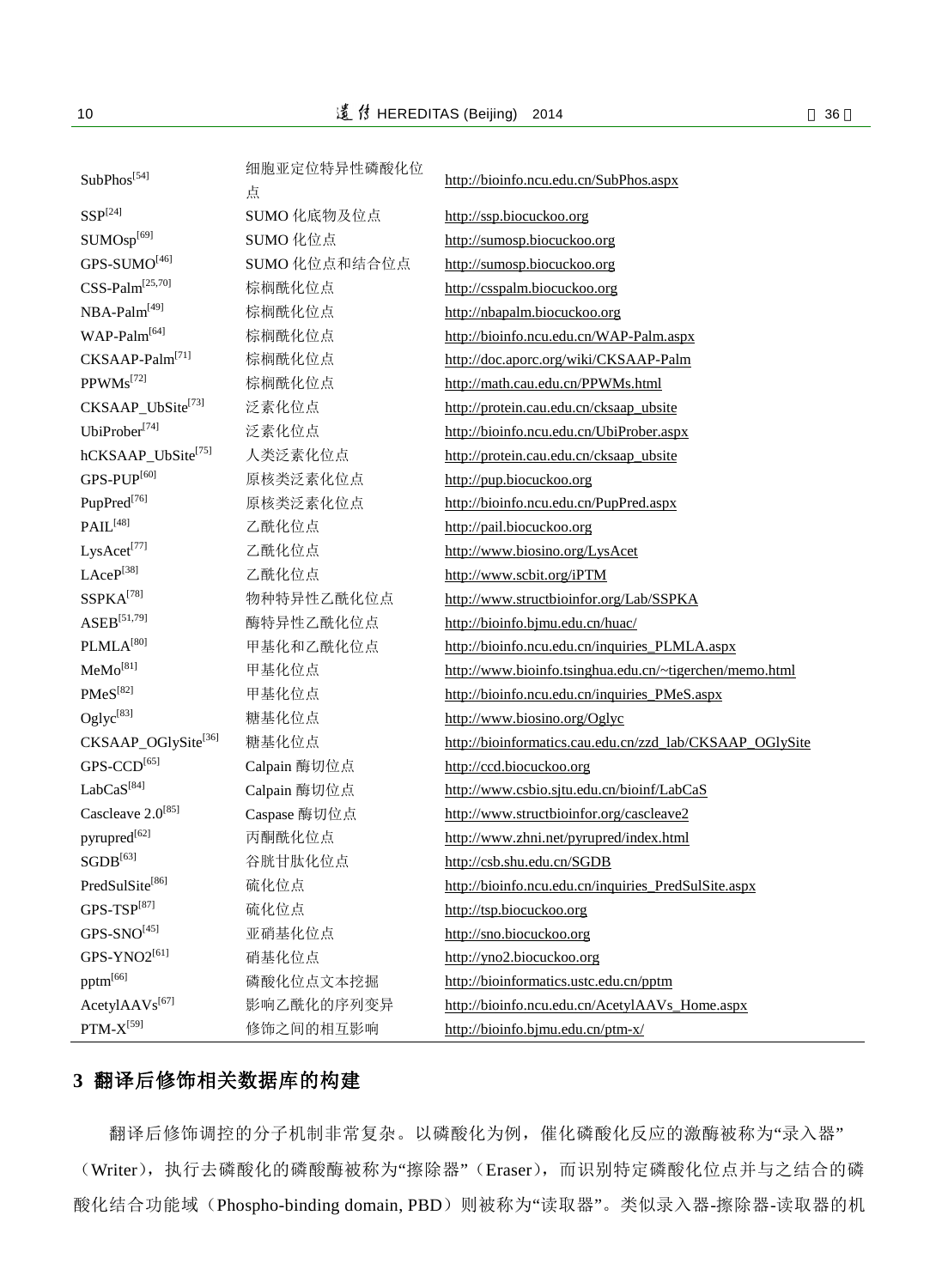制至少在泛素化和乙酰化中也存在,例如 E1-E2-E3 级联调控泛素化修饰,DUB 执行去泛素化修饰, 而泛素结合域/泛素相互作用模体(Ubiquitin-binding domain/ubiquitin-interacting motif)识别特定泛素 化位点;HAT 催化乙酰化反应,HDAC 执行去乙酰化,而包含 Bromodomain 的蛋白质则可以识别并结 合特定乙酰化位点。因此,修饰酶和去修饰酶共同发挥作用,动态调控底物的修饰水平,并通过包含 修饰结合功能域的蛋白质识别修饰位点,向通路的下游传递信号。因此,修饰酶、去修饰酶和包含修 饰结合功能域的蛋白质的系统发现与分类,是进一步深入研究翻译后修饰调控机制的基础。此外,近 年来随着高通量质谱学等技术的迅猛发展,成千上万的修饰位点被实验鉴定。收集、整理、整合以及 深入注释这些数据,能够为进一步的计算分析和实验研究提供重要的数据资源。

鉴于蛋白质翻译后修饰的复杂性和相关数据的迅速积累,构建翻译后修饰相关数据库的意义重大。 但相对于修饰位点预测方法设计与工具开发来说,已建立并良好维护的相关数据库并不多,目前世界 上总共仅有 53 个可访问、可检索、可使用的公共数据库。我国在数据库开发方面尤为薄弱,仅建立 8 个数据库(表 3),仅占总数的 15%。2009 年,李亦学、谢鹭等研究组构建了中国第一个翻译后修饰数 据库 SysPTM<sup>[\[88\]](#page-17-15)</sup>, 通过整合国外其他数据库的信息以及文献检索的方式, 共收集了约 50 种修饰的 33 421 个底物及 117 349 个位点。该数据库在发表时是当时数据量最大的修饰数据库之一。2014 年, SysPTM 发布 2.0 版本<sup>[\[89\]](#page-17-16)</sup>,包括 2031 个物种中 50 多种修饰的 53 235 个底物和 471 109 个位点,而国外数据量 最大的同类数据库 PhosphoSitePlus 仅包含 19 939 个修饰底物和 349 603 个位点<sup>[\[90\]](#page-17-17)</sup>。2010 年,Ren 等<sup>[\[91\]](#page-17-18)</sup> 首次定义了磷酸化相关的单核苷酸多态性(Phosphorylation-related SNP, PhosSNP),计算系统鉴定了 64 035 个潜在影响磷酸化修饰的 SNP,按照影响方式分为 5 类,并构建了相应的数据库 PhosSNP。2011 年,Du 等<sup>[\[92\]](#page-17-19)</sup>首次构建人类泛素化数据库 hUbiquitome,通过文献检索收集了 1 个 E1 酶、12 个 E2 酶、 138 个 E3 酶、279 个泛素化底物和 17 个 DUB。在此基础上, Gao 等<sup>[\[8\]](#page-14-7)</sup>通过文献检索进一步收集了 26 个已知的 E1、105 个 E2、1,003 个 E3 和 148 个 DUB, 按序列相似性和功能分成 30 个家族后, 分别构 建隐马尔科夫模型(Hidden Markov model, HMM)谱,系统鉴定了 70 个真核生物的 738 个 E1、2937 个 E2、46 631 个 E3 和 6647 个 DUB, 并构建了相应的数据库 UUCD, 是目前最全面的泛素化相关酶 的数据库。利用类似的策略,Wang 等<sup>[\[7\]](#page-14-6)</sup>还系统鉴定了 84 个真核生物的 50 433 个激酶和 11 296 个磷酸 酶,并构建相应的数据库 EKPD, 是目前最全面的激酶与磷酸酶数据库。2011 年, Liu 等<sup>[\[9\]](#page-14-8)</sup>通过文献检 索的方式收集了已知的 3311 个乙酰化底物的 7151 个位点, 构建了第一个乙酰化数据库 CPLA。2014 年,该数据库经历了较大幅度的完善,更名为 CPLM<sup>[\[93\]](#page-17-20)</sup>,成为第一个专注于赖氨酸修饰的数据库,包 括 122 个物种中 12 种赖氨酸修饰如乙酰化、泛素化和 SUMO 化等信息,共有 45 748 个底物的 189 919 个位点。Chen 等<sup>[\[94\]](#page-17-21)</sup>构建的同类数据库 mUbiSiDa 包括了 5 个物种中 35 494 个实验证实的泛素化底物和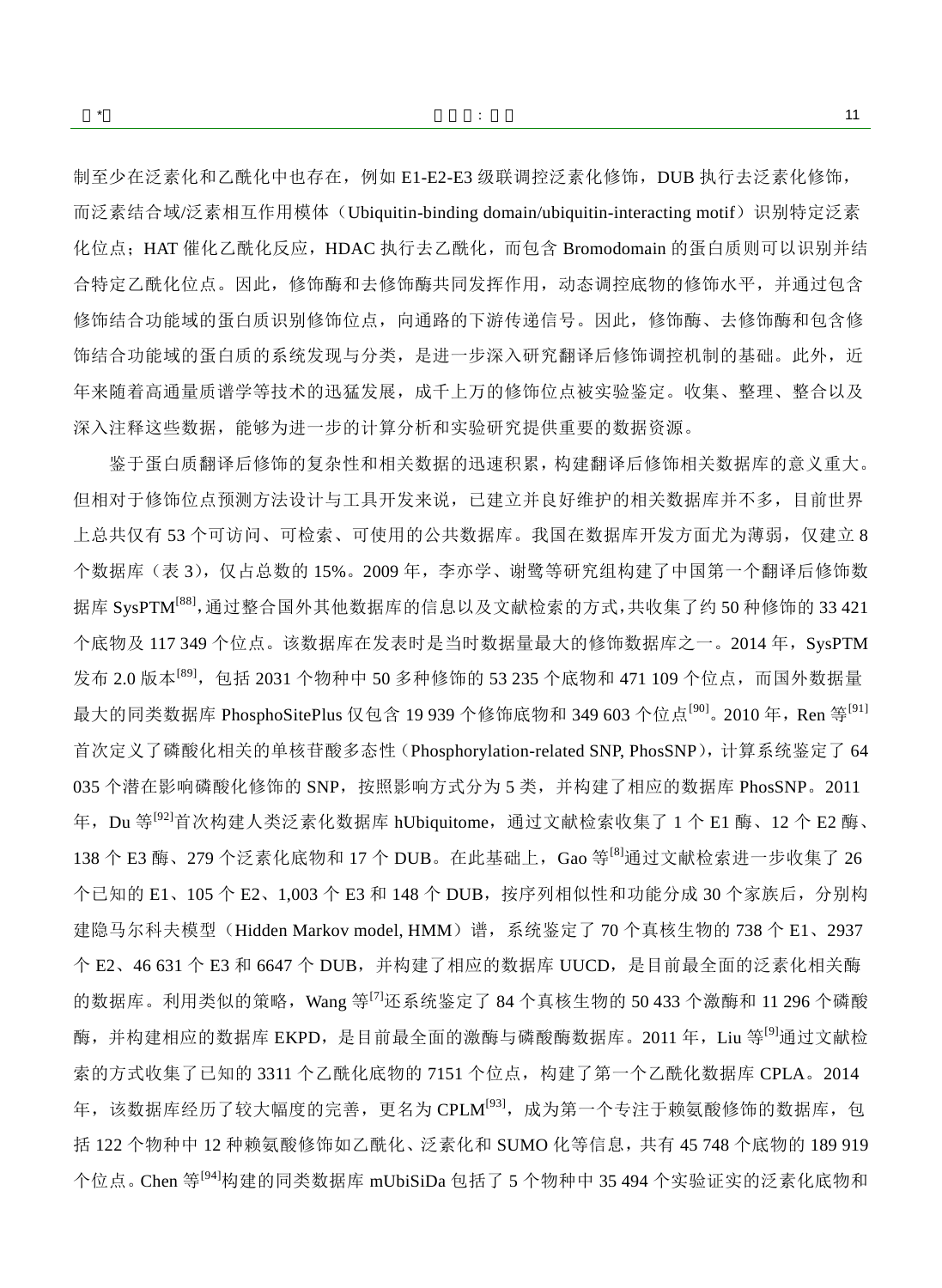110 976 个位点。这些数据库从不同的角度为翻译后修饰相关研究提供了重要的数据,且提供了简便易 用的查询和下载方式。由于数据的收集和整理非常耗时费力,因此目前没有一个数据库能包含所有的 翻译后修饰数据。但是,通过学者之间的交流和合作,将来翻译后修饰相关数据库可以考虑进行交叉 和整合,互相之间提供数据接口,方便进行统一的查询和使用。

| 数据库名称                            | 网址                                 | 修饰类型      | 数据内容                    |
|----------------------------------|------------------------------------|-----------|-------------------------|
| SysPTM <sup>[88,89]</sup>        | http://lifecenter.sgst.cn/SysPTM/  | 多种        | 多种修饰的底物位点               |
| $PhosSNP^{[91]}$                 | http://phossnp.biocuckoo.org       | 磷酸化       | 影响磷酸化的 SNP              |
| hUbiquitome <sup>[92]</sup>      | http://bioinfo.bjmu.edu.cn/hubi/   | 泛素化       | 人类中泛素化相关酶和底物位点          |
| $\text{CPLA}^{[9]}$              | http://cpla.biocuckoo.org          | 乙酰化       | 赖氨酸乙酰化底物位点              |
| $UUCD^{[8]}$                     | http://uucd.biocuckoo.org          | 泛素化       | 70 种真核生物中泛素与类泛素化相<br>关酶 |
| $\text{CPI M}^{\left[93\right]}$ | http://cplm.biocuckoo.org          | 赖氨酸修<br>饰 | 12 种赖氨酸修饰的底物位点          |
| $EKPD^{[7]}$                     | http://ekpd.biocuckoo.org          | 磷酸化       | 84 种真核生物中蛋白激酶和磷酸酶       |
| mUbiSiDa <sup>[94]</sup>         | http://reprod.njmu.edu.cn/mUbiSiDa | 泛素化       | 哺乳动物泛素化底物位点             |

表 **3** 国内学者构建的 **8** 个翻译后修饰相关数据库

## **4** 基于修饰蛋白质组数据的生物信息学分析

近年来,随着蛋白质组学技术的发展,基于蛋白质组尤其是修饰蛋白质组学数据的生物信息学研 究可以对翻译后修饰提供整体和更深层次的认识。在这方面中国学者目前开展的研究有限,主要涉及 4 个方面,包括系统分析修饰的序列特征与功能调控的偏好、磷酸化网络模拟与分析以及翻译后修饰的 进化等。

2005 年,周丰丰与薛宇合作对人和小鼠中保守的潜在 SUMO 化蛋白质进行了系统的计算分析,结 果表明 SUMO 化在转录调节、发育、信号转导、磷酸化、细胞生长与细胞周期等生命活动中起着重要 的作用<sup>[\[24\]](#page-15-4)</sup>。2013年, Chen 等<sup>[\[76\]](#page-17-3)</sup>对原核类泛素化的序列、结构和进化等方面的特征进行了系统的分析, 并将原核类泛素化位点和真核生物中的泛素化位点进行了细致的比较。2014年,该研究组对人类磷酸 化组的亚细胞特异性进行了细致的分析[\[54\]](#page-16-8) ,提出磷酸化位点在不同的亚细胞区域有着不同的序列模体。 2013年, Zhou 等<sup>[\[95\]](#page-17-22)</sup>系统地研究了人类泛素化修饰位点的结构特征, 对溶剂可及性、残基网络中心性以 及局部结构微环境进行了细致的分析,指出泛素化位点的局部结构包含了序列层次未能体现的许多信 息。2014 年,该研究组综述了泛素化位点预测的进展<sup>[\[96\]](#page-17-23)</sup>,详细分析了不同预测工具的算法和特征,并 对酵母(*Saccharomyces cerevisiae*)、人(*Homo sapiens*)、小鼠(*Mus musculus*)和拟南芥(*Arabidopsis thaliana*)中的泛素化位点进行了分析,讨论了开展物种特异性泛素化位点预测的必要性。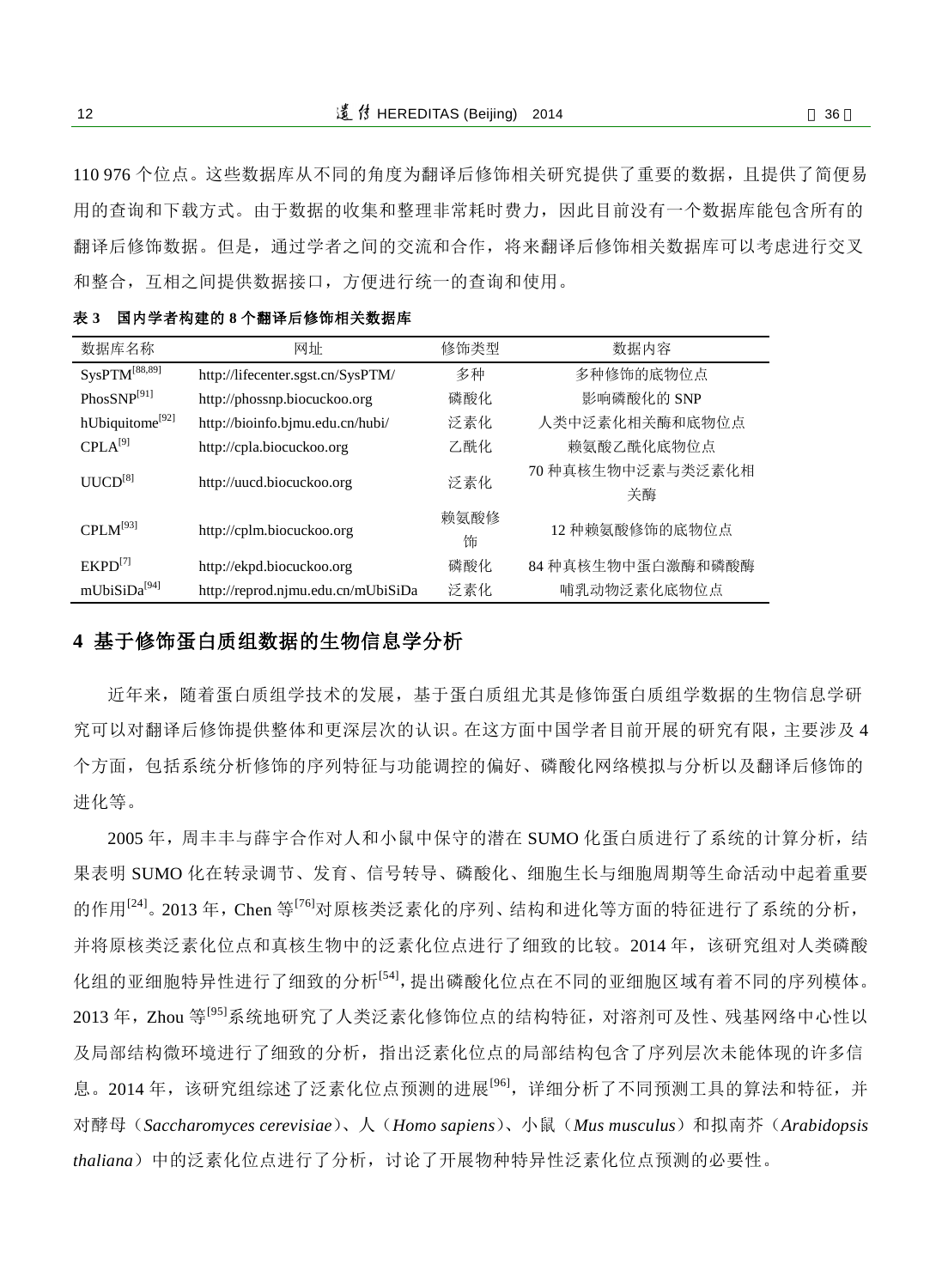$\ddot{\hspace{1.5cm}}$  : the set of the set of the set of the set of the set of the set of the set of the set of the set of the set of the set of the set of the set of the set of the set of the set of the set of the set of the se

修饰蛋白质组数据除了可以提供对翻译后修饰底物位点整体的了解以外,还使系统分析修饰的调 控、模拟磷酸化网络成为了可能。2013 年,Liu 等<sup>[\[57\]](#page-16-11)</sup>通过构建计算预测,系统地分析了酵母、线虫 (*Caenorhabditis elegans*)、果蝇(*Drosophila melanogaster*)、爪蟾(*Xenopus laevis*)、小鼠和人中 PLK 激酶的磷酸化底物位点和磷酸化结合位点。统计分析表明,相较于磷酸化底物而言,PLK 激酶的磷酸 化结合蛋白质更倾向与有丝分裂相关,而 PLK 激酶的磷酸化调控偏好于分布式模型。对中体、中心体 和动点上的蛋白质的大规模分析表明这些亚细胞位置显著富集 PLK 的底物。进一步的体外和体内实验 证明动点蛋白质 Mis18B 确实是人源 PLK1 的磷酸化结合蛋白质,而结合位点与计算预测吻合。除了对 单个激酶的磷酸化调控进行系统分析以外,基于组学数据还可以构建和模拟磷酸化网络。2012 年,Song 等<sup>[\[55\]](#page-16-9)</sup>开发并利用 iGPS 软件系统构建并分析了酵母、线虫、果蝇、小鼠和人的磷酸化网络。在此基础上, 利用人类肝脏磷酸化组数据构建了人类肝脏磷酸化网络,并系统分析了该网络中的主要调控激酶。2014 年, Qi 等<sup>[\[97\]](#page-17-24)</sup>系统地研究了小鼠睾丸中的磷酸化组和激酶调控网络。通过分析表明, 不同富集方法得到 的磷酸化组之间虽然重叠有限,但是均能反映样本的生物学状态。对基于不同方法得到的磷酸化组数 据进行的激酶活性分析(Kinase activity analysis, KAA)计算结果非常一致地表明 PLK 家族激酶在小鼠 睾丸组织中具有高活性。进一步的实验验证了该推测,并验证了 PLK 激酶的活性在小鼠睾丸中的重要 性。

此外,磷酸化作为生命活动的重要调控机制,研究其在进化过程中的特征具有重要的意义。国际 上在翻译后修饰尤其是磷酸化的进化问题上开展了一系列的研究工作,而国内这方面的研究工作较少。 2011 年, Wang 等<sup>[\[98\]](#page-17-25)</sup>系统研究了脊椎动物不同功能模块中磷酸化的进化, 发现磷酸化位点在脊椎动物 特异性功能模块(Vertebrate-specific functional module, VFM)如细胞信号处理、对刺激的响应等比基 本功能模块(Basic functional module, BFM)如代谢和遗传过程等更为保守。而且脊椎动物特异性功能 模块中的磷酸化位点更多。这些结果表明在脊椎动物进化过程中磷酸化在脊椎动物特异性功能模块更 为重要。由于磷酸化是一个较为快速的生化反应,脊椎动物特异性功能模块可能依赖于这种快速的反 应来对外界和内部信号做出反应。2014 年, Pan 等<sup>[\[87\]](#page-17-14)</sup>系统地分析了酪氨酸上磷酸化、硫化和硝基化三 种修饰之间的相互影响(Crosstalk),而长程进化分析表明多修饰酪氨酸与单修饰酪氨酸的保守性无显 著差异。

### **5** 结语与展望

 2014 年 5 月,本文的大多数作者齐聚武汉华中科技大学,共同组织、召开了一个小型的、非正式的 学术研讨会,重点讨论如何在蛋白质组尤其是修饰蛋白质数据处理后进行生物信息学分析和建立分子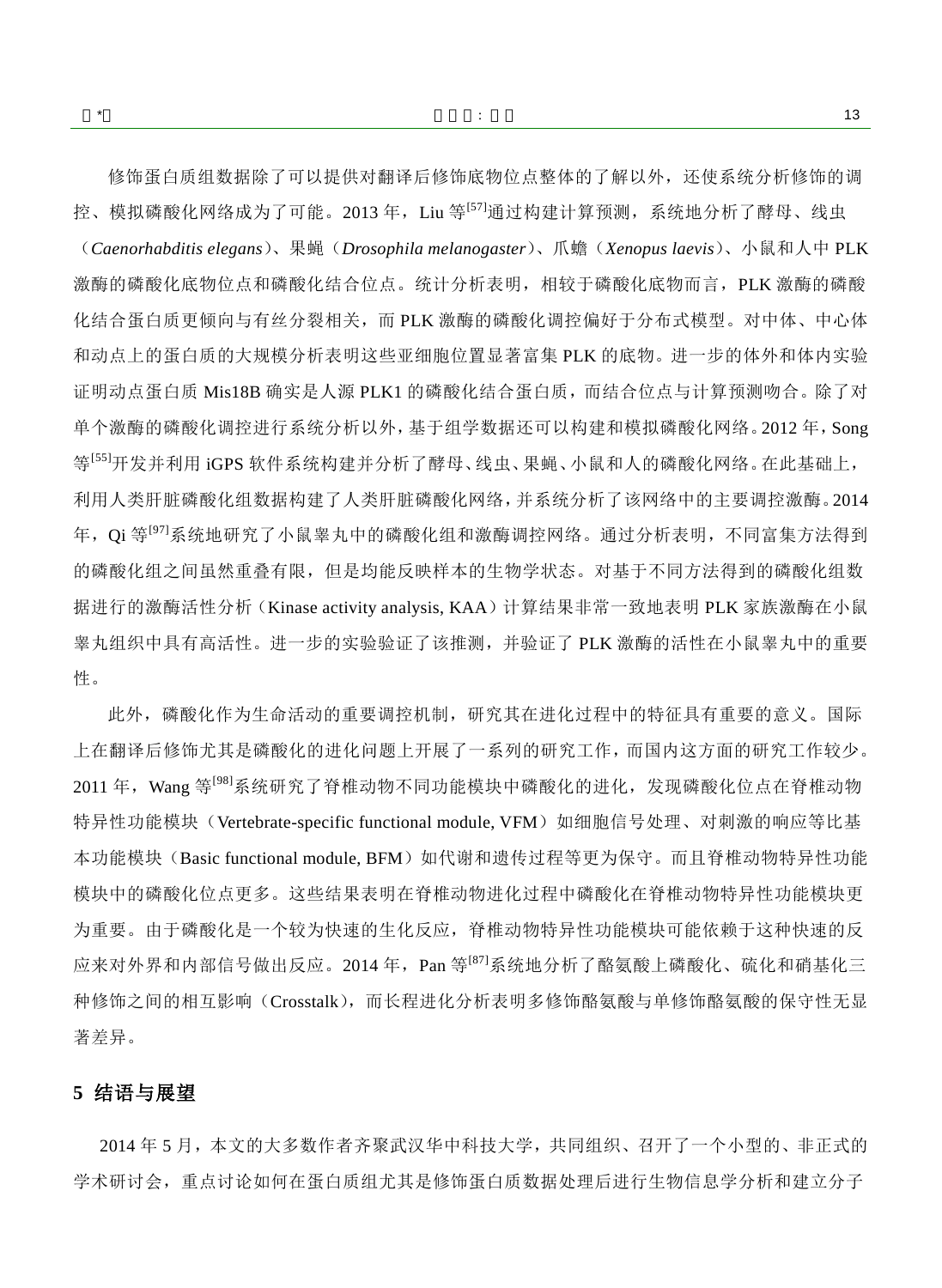系统生物学模型等问题。由于在过去的 10 年里,中国从事翻译后修饰生物信息学研究的学者多半各自 为战,相互之间缺少沟通和交流,因此与会学者一致认为在今后的工作和研究中,有必要加强国内同 行之间的交流与合作,共同推动中国翻译后修饰生物信息学研究的发展。

现阶段我国在翻译后修饰的生物信息学研究方面有一定特色,主要体现在翻译后修饰底物和位点 预测计算方法学的多元化与众多计算工具的设计与维护。在计算方法学的设计和完善方面,我国学者 在 3 类主流算法包括机器学习类算法、置特异性打分矩阵类算法和基于修饰肽段相似性类算法等方面 都有深入的研究,并不断尝试新的研究策略和方法。由于目前尚没有普适的、能够精确预测翻译后修 饰位点的算法,因此计算方法学的多元化是进一步研究的基础。而计算工具的设计与长期维护,能够 为实验学家提供有用的技术平台,相应的预测结果能够为进一步实验研究提供有价值的参考信息。

我国在本领域的研究中也存在明显不足,例如:(1)翻译后修饰相关的知识型数据库较少,而数 据的通量和质量决定后续生物信息学预测和分析的可靠性。因此翻译后修饰数据的收集、整理、整合 与注释,是今后我国学者需要重视的问题。(2)我国学者利用修饰组学数据开展深度分析、发现修饰 调控规律的工作不多。近年来的研究趋势表明,单一层面的组学数据分析并不能完全系统地生物体当 前的状态及其对外界刺激的反映,而不同组学的数据之间的关联度有限,跨层次、多组学数据的整合 与比较分析逐渐受到青睐。例如,近期国外报道的一项针对结肠和直肠癌的工作中,作者将蛋白质组 数据与基因组的数据结合起来进行分析<sup>[\[99\]](#page-18-0)</sup>,发现存在体细胞突变的异构体(Somatic variants),蛋白质 表达量显著低;发现转录后的 mRNA 表达水平与蛋白质表达水平关联不高;发现 DNA拷贝数异常(Copy number alterations, CAN)主要影响 mRNA 表达,但与蛋白质表达关联不大。而国外另一项比较小鼠正 常皮肤与皮肤癌组织的工作中<sup>[\[100\]](#page-18-1)</sup>,结合定量蛋白质组与定量磷酸化组数据,通过比较发现 47.3%的蛋 白质在蛋白和磷酸化水平都受到调控,而超过一半的蛋白质仅在磷酸化水平受到调控。显然,这些发 现都需要多层次、多组学数据的整合和比较。因此,如何整合更多的、其他层次的数据,结合修饰组 学数据做出新的、重要的生物学发现,是未来我国本领域学者所面临的重大挑战。(3)有价值的生物 信息学预测,必然是生物学功能的预测。在所有翻译后修饰底物和位点预测的工作背后,都存在一个 隐含的假设,即蛋白质的修饰必然有生物学功能。因此实验学家与生物信息学家事实上共同关心的是 两个问题: 第一,是否发生修饰;第二,该修饰有没有功能。从理论上来说这个假设没有问题,但现 实中实验学家更关心是在细胞信号通路中发挥重要功能,并且其状态的改变能够显著改变可观测的细 胞或生物体表型的修饰。近期的研究表明,这个假设并不正确,因为有相当比例的修饰位点仅对蛋白 质结构的维持有一定作用,不参与重要的信号通路,其修饰的缺失或敲除并不会影响细胞表型,因此 被学者称为无功能修饰(Non-functional PTM)。有研究估计大约 65%的磷酸化位点可能为无功能的磷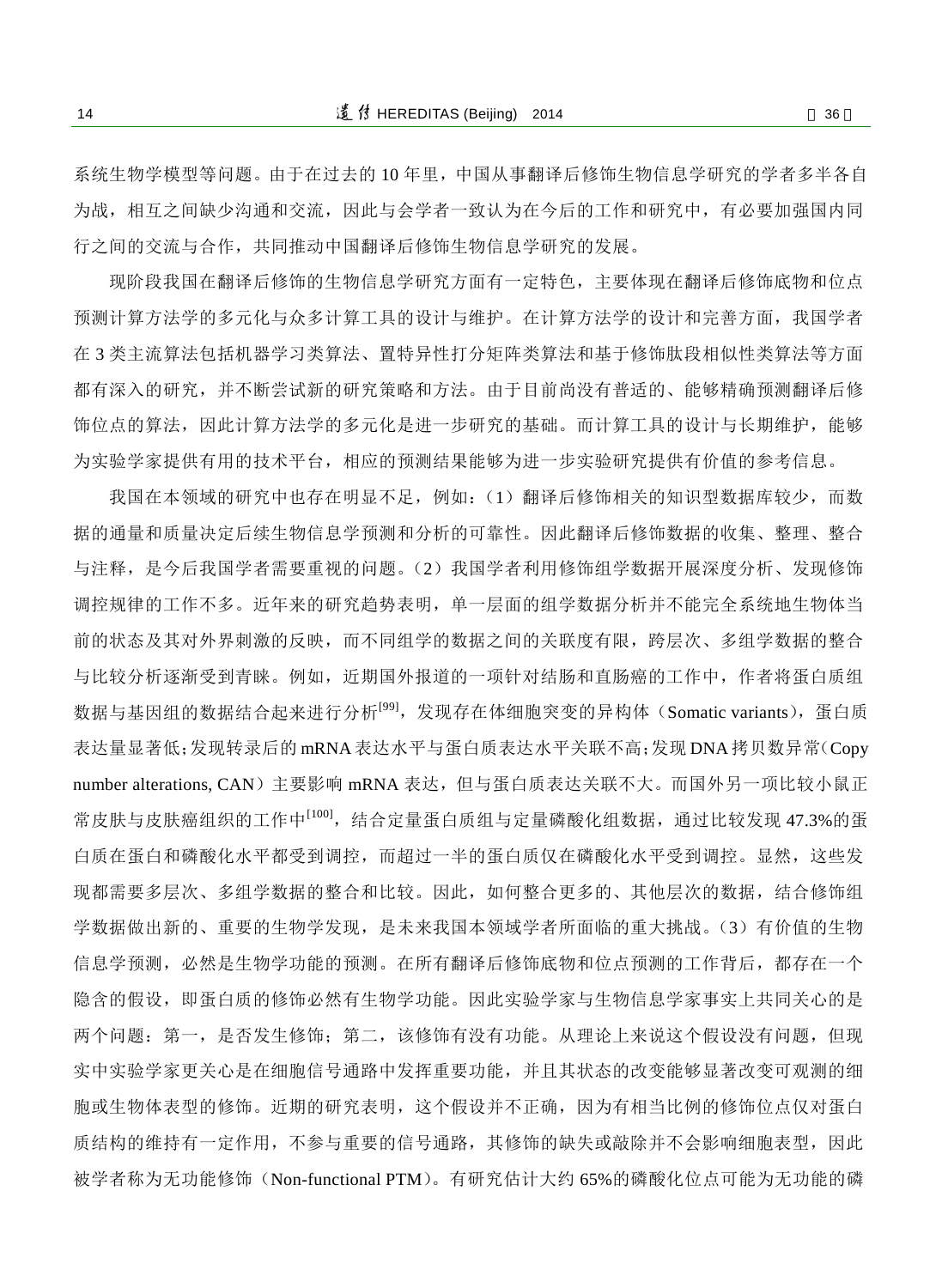酸化位点<sup>[\[101\]](#page-18-2)</sup>。如何从修饰组学数据中正确预测出功能修饰(Functional PTM),也是未来本领域需要解 决的重大问题。4)单纯的计算预测因为总会存在假阳性结果,生物信息学的研究范式也与主流生物学 研究大不相同,并且复杂的数学和计算模型也令人望而生畏,因此预测结果很难使主流实验学家信服。 计算与实验合作,通过实验学的方法验证或至少部分验证预测结果,已成为领域的研究趋势。例如上 述研究小鼠皮肤癌发病机制的研究中<sup>[\[100\]](#page-18-1)</sup>,作者比较了非恶性刺瘤(Papilloma)和恶性鳞细胞癌

(Squamous cell carcinoma)的磷酸化组数据,利用类似于我们提出的激酶活性分析方法预测了皮肤癌 中潜在高活性的激酶,并用实验学的方法予以证实。与实验学家加强合作,验证计算结果的准确性, 并结合实验做出重要的生物学发现,是国内本领域亟需解决的问题。

综上所述,在过去的 10 年里,中国在翻译后修饰生物信息学研究方面,从零星的、断续的探索开 始,逐渐形成有体系、有特色并有希望持续发展壮大的研究方向。虽然在某些方面能够与国外同类工 作保持同步或互有领先,但我们更应当学习国外学者们研究的长处,不断提高研究水平。我们相信, 中国翻译后修饰生物信息的研究能够有更好的发展,其研究成果一方面可为主流生物信息学领域提供 重要的方法学参考,另一方面也可为蛋白质组学领域提供有力的分析技术。

#### 参考文献

- <span id="page-14-0"></span>[1]. Xue Y, Liu Z, Cao J, Ren J. Computational prediction of post-translational modification sites in proteins. *Systems and Computational Biology - Molecular and Cellular Experimental Systems*, InTech, 2011, 5772(6): 18559.
- <span id="page-14-1"></span>[2]. Ubersax JA, Ferrell JE, Jr. Mechanisms of specificity in protein phosphorylation. *Nat Rev Mol Cell Biol*, 2007, 8(7):530-541.
- <span id="page-14-2"></span>[3]. Hershko A. The ubiquitin system for protein degradation and some of its roles in the control of the cell-division cycle (Nobel lecture). *Angew Chem Int Ed Engl*, 2005, 44(37):5932-5943.
- <span id="page-14-3"></span>[4]. Smith KT, Workman JL. Introducing the acetylome. *Nat Biotechnol*, 2009, 27(10):917-919.
- <span id="page-14-4"></span>[5]. Riedl SJ, Shi Y. Molecular mechanisms of caspase regulation during apoptosis. *Nat Rev Mol Cell Biol*, 2004, 5(11):897-907.
- <span id="page-14-5"></span>[6]. Croall DE, Ersfeld K. The calpains: modular designs and functional diversity. *Genome Biol*, 2007, 8(6):218.
- <span id="page-14-6"></span>[7]. Wang Y, Liu Z, Cheng H, Gao T, Pan Z, Yang Q, Guo A, Xue Y. EKPD: a hierarchical database of eukaryotic protein kinases and protein phosphatases. *Nucleic Acids Res*, 2014, 42(Database issue):D496-502.
- <span id="page-14-7"></span>[8]. Gao T, Liu Z, Wang Y, Cheng H, Yang Q, Guo A, Ren J, Xue Y. UUCD: a family-based database of ubiquitin and ubiquitin-like conjugation. *Nucleic Acids Res*, 2013, 41(Database issue):D445-451.
- <span id="page-14-8"></span>[9]. Liu Z, Cao J, Gao X, Zhou Y, Wen L, Yang X, Yao X, Ren J, Xue Y. CPLA 1.0: an integrated database of protein lysine acetylation. *Nucleic Acids Res*, 2011, 39(Database issue):D1029-1034.
- <span id="page-14-9"></span>[10]. Walsh CT, Garneau-Tsodikova S, Gatto GJ, Jr. Protein posttranslational modifications: the chemistry of proteome diversifications. *Angew Chem Int Ed Engl*, 2005, 44(45):7342-7372.
- <span id="page-14-10"></span>[11]. Spiro RG. Protein glycosylation: nature, distribution, enzymatic formation, and disease implications of glycopeptide bonds. *Glycobiology*, 2002, 12(4):43R-56R.
- <span id="page-14-11"></span>[12]. Schopfer FJ, Baker PR, Freeman BA. NO-dependent protein nitration: a cell signaling event or an oxidative inflammatory response? *Trends Biochem Sci*, 2003, 28(12):646-654.
- <span id="page-14-12"></span>[13]. Geiss-Friedlander R, Melchior F. Concepts in sumoylation: a decade on. *Nat Rev Mol Cell Biol*, 2007, 8(12):947-956.
- <span id="page-14-13"></span>[14]. el-Husseini Ael D, Bredt DS. Protein palmitoylation: a regulator of neuronal development and function. *Nat Rev Neurosci*, 2002, 3(10):791-802.
- <span id="page-14-14"></span>[15]. Paik WK, Paik DC, Kim S. Historical review: the field of protein methylation. *Trends Biochem Sci*, 2007, 32(3):146-152.
- <span id="page-14-15"></span>[16]. Kehoe JW, Bertozzi CR. Tyrosine sulfation: a modulator of extracellular protein-protein interactions. *Chem Biol*, 2000, 7(3):R57-61.
- <span id="page-14-16"></span>[17]. Hess DT, Matsumoto A, Kim SO, Marshall HE, Stamler JS. Protein S-nitrosylation: purview and parameters. *Nat Rev Mol Cell Biol*, 2005, 6(2):150-166.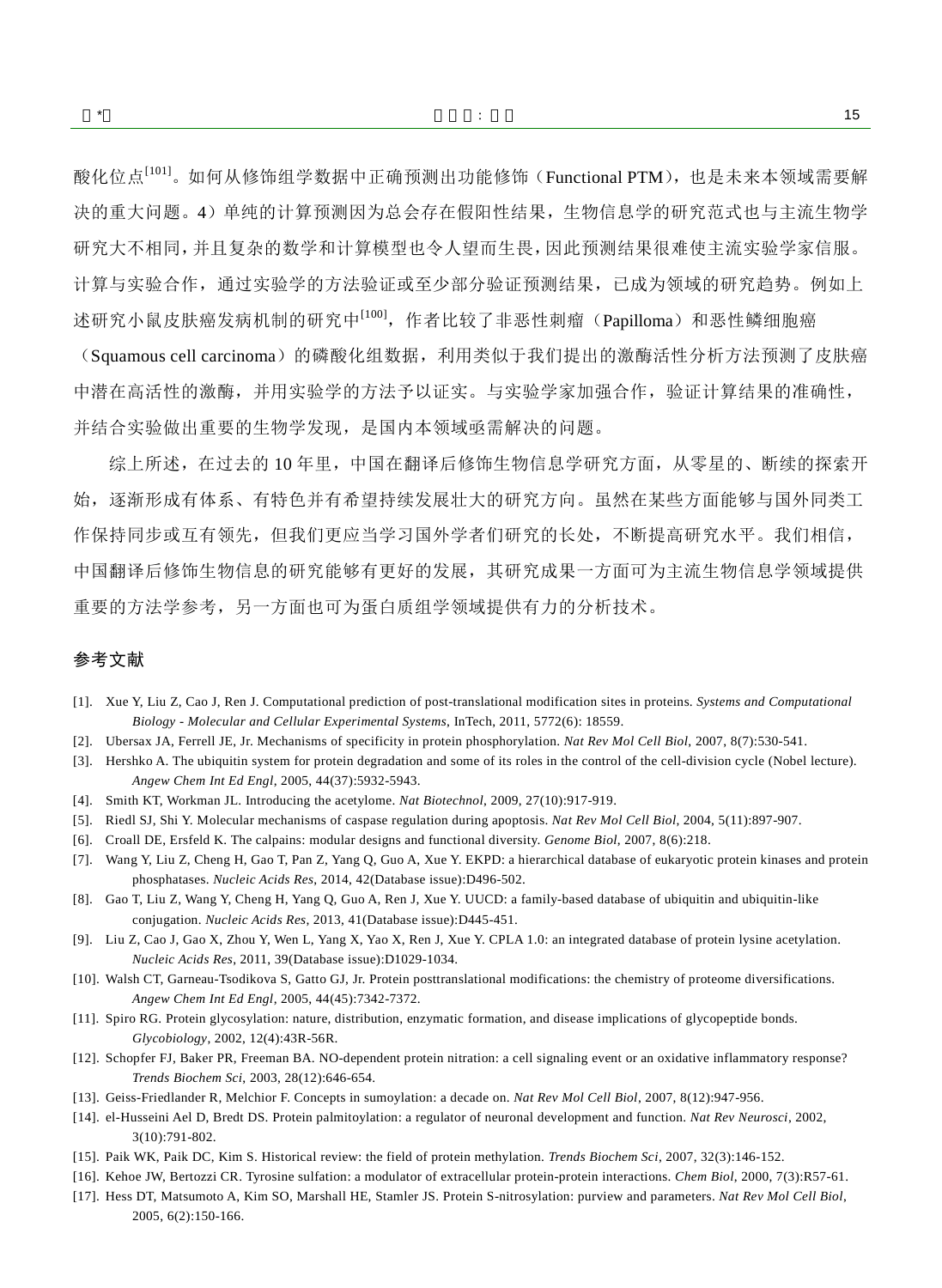- <span id="page-15-0"></span>[18]. Ren J, Gao X, Liu Z, Cao J, Ma Q, Xue Y. Computational analysis of phosphoproteomics: progresses and perspectives. *Curr Protein Pept Sci*, 2011, 12(7):591-601.
- <span id="page-15-1"></span>[19]. Xue Y, Gao X, Cao J, Liu Z, Jin C, Wen L, Yao X, Ren J. A summary of computational resources for protein phosphorylation. *Curr Protein Pept Sci*, 2010, 11(6):485-496.
- <span id="page-15-2"></span>[20]. Liu Z, Wang Y, Xue Y. Phosphoproteomics-based network medicine. *FEBS J*, 2013, 280(22):5696-5704.
- <span id="page-15-3"></span>[21]. Blom N, Kreegipuu A, Brunak S. PhosphoBase: a database of phosphorylation sites. *Nucleic Acids Res*, 1998, 26(1):382-386.
- [22]. Kreegipuu A, Blom N, Brunak S, Jarv J. Statistical analysis of protein kinase specificity determinants. *FEBS Lett*, 1998, 430(1-2):45-50.
- <span id="page-15-6"></span>[23]. Blom N, Gammeltoft S, Brunak S. Sequence and structure-based prediction of eukaryotic protein phosphorylation sites. *J Mol Biol*, 1999, 294(5):1351-1362.
- <span id="page-15-4"></span>[24]. Zhou F, Xue Y, Lu H, Chen G, Yao X. A genome-wide analysis of sumoylation-related biological processes and functions in human nucleus. *FEBS Lett*, 2005, 579(16):3369-3375.
- <span id="page-15-5"></span>[25]. Zhou F, Xue Y, Yao X, Xu Y. CSS-Palm: palmitoylation site prediction with a clustering and scoring strategy (CSS). *Bioinformatics*, 2006, 22(7):894-896.
- <span id="page-15-7"></span>[26]. Kim JH, Lee J, Oh B, Kimm K, Koh I. Prediction of phosphorylation sites using SVMs. *Bioinformatics*, 2004, 20(17):3179-3184.
- <span id="page-15-8"></span>[27]. Li A, Wang L, Shi Y, Wang M, Jiang Z, Feng H. Phosphorylation site prediction with a modified k-nearest neighbor algorithm and BLOSUM62 matrix. *Conf Proc IEEE Eng Med Biol Soc*, 2005, 6:6075-6078.
- <span id="page-15-9"></span>[28]. Wu Z, Lu M, Li T. Prediction of substrate sites for protein phosphatases 1B, SHP-1, and SHP-2 based on sequence features. *Amino Acids*, 2014, 46(8):1919-1928.
- <span id="page-15-10"></span>[29]. Tang YR, Chen YZ, Canchaya CA, Zhang Z. GANNPhos: a new phosphorylation site predictor based on a genetic algorithm integrated neural network. *Protein Eng Des Sel*, 2007, 20(8):405-412.
- <span id="page-15-11"></span>[30]. Li S, Liu B, Cai Y, Li Y. Predicting protein N-glycosylation by combining functional domain and secretion information. *J Biomol Struct Dyn*, 2007, 25(1):49-54.
- <span id="page-15-12"></span>[31]. Liu B, Li S, Wang Y, Lu L, Li Y, Cai Y. Predicting the protein SUMO modification sites based on Properties Sequential Forward Selection (PSFS). *Biochem Biophys Res Commun*, 2007, 358(1):136-139.
- <span id="page-15-13"></span>[32]. Niu S, Huang T, Feng K, Cai Y, Li Y. Prediction of tyrosine sulfation with mRMR feature selection and analysis. *J Proteome Res*, 2010, 9(12):6490-6497.
- <span id="page-15-14"></span>[33]. Cai YD, Lu L. Predicting N-terminal acetylation based on feature selection method. *Biochem Biophys Res Commun*, 2008, 372(4):862-865.
- <span id="page-15-15"></span>[34]. Li BQ, Cai YD, Feng KY, Zhao GJ. Prediction of protein cleavage site with feature selection by random forest. *PLoS One*, 2012, 7(9):e45854.
- <span id="page-15-16"></span>[35]. Li T, Du P, Xu N. Identifying human kinase-specific protein phosphorylation sites by integrating heterogeneous information from various sources. *PLoS One*, 2010, 5(11):e15411.
- <span id="page-15-17"></span>[36]. Chen YZ, Tang YR, Sheng ZY, Zhang Z. Prediction of mucin-type O-glycosylation sites in mammalian proteins using the composition of k-spaced amino acid pairs. *BMC Bioinformatics*, 2008, 9:101.
- <span id="page-15-18"></span>[37]. Zou L, Wang M, Shen Y, Liao J, Li A, Wang M. PKIS: computational identification of protein kinases for experimentally discovered protein phosphorylation sites. *BMC Bioinformatics*, 2013, 14:247.
- <span id="page-15-19"></span>[38]. Hou T, Zheng G, Zhang P, Jia J, Li J, Xie L, Wei C, Li Y. LAceP: lysine acetylation site prediction using logistic regression classifiers. *PLoS One*, 2014, 9(2):e89575.
- <span id="page-15-20"></span>[39]. Yaffe MB, Leparc GG, Lai J, Obata T, Volinia S, Cantley LC. A motif-based profile scanning approach for genome-wide prediction of signaling pathways. *Nat Biotechnol*, 2001, 19(4):348-353.
- <span id="page-15-21"></span>[40]. Hu LL, Niu S, Huang T, Wang K, Shi XH, Cai YD. Prediction and analysis of protein hydroxyproline and hydroxylysine. *PLoS One*, 2010, 5(12):e15917.
- <span id="page-15-22"></span>[41]. Cui W, Niu S, Zheng L, Hu L, Huang T, Gu L, Feng K, Zhang N, Cai Y, Li Y. Prediction of protein amidation sites by feature selection and analysis. *Mol Genet Genomics*, 2013, 288(9):391-400.
- <span id="page-15-23"></span>[42]. Zhou FF, Xue Y, Chen GL, Yao X. GPS: a novel group-based phosphorylation predicting and scoring method. *Biochem Biophys Res Commun*, 2004, 325(4):1443-1448.
- <span id="page-15-24"></span>[43]. Xue Y, Ren J, Gao X, Jin C, Wen L, Yao X. GPS 2.0, a tool to predict kinase-specific phosphorylation sites in hierarchy. *Mol Cell Proteomics*, 2008, 7(9):1598-1608.
- <span id="page-15-25"></span>[44]. Xue Y, Liu Z, Cao J, Ma Q, Gao X, Wang Q, Jin C, Zhou Y, Wen L, Ren J. GPS 2.1: enhanced prediction of kinase-specific phosphorylation sites with an algorithm of motif length selection. *Protein Eng Des Sel*, 2011, 24(3):255-260.
- <span id="page-15-26"></span>[45]. Xue Y, Liu Z, Gao X, Jin C, Wen L, Yao X, Ren J. GPS-SNO: computational prediction of protein S-nitrosylation sites with a modified GPS algorithm. *PLoS One*, 2010, 5(6):e11290.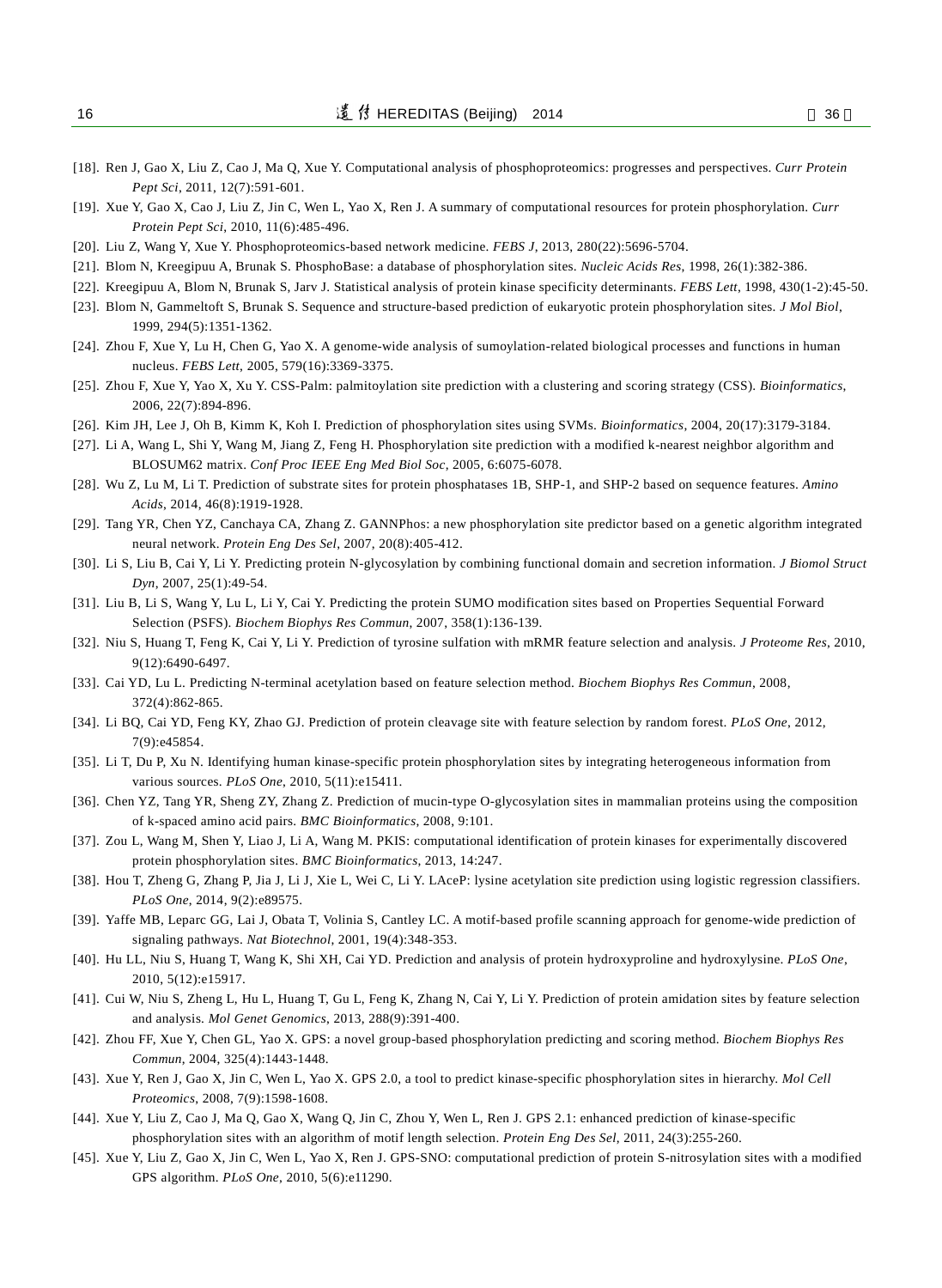- <span id="page-16-0"></span>[46]. Zhao Q, Xie Y, Zheng Y, Jiang S, Liu W, Mu W, Liu Z, Zhao Y, Xue Y, Ren J. GPS-SUMO: a tool for the prediction of sumoylation sites and SUMO-interaction motifs. *Nucleic Acids Res*, 2014, 42(Web Server issue):W325-330.
- <span id="page-16-1"></span>[47]. Xue Y, Li A, Wang L, Feng H, Yao X. PPSP: prediction of PK-specific phosphorylation site with Bayesian decision theory. *BMC Bioinformatics*, 2006, 7:163.
- <span id="page-16-2"></span>[48]. Li A, Xue Y, Jin C, Wang M, Yao X. Prediction of Nepsilon-acetylation on internal lysines implemented in Bayesian Discriminant Method. *Biochem Biophys Res Commun*, 2006, 350(4):818-824.
- <span id="page-16-3"></span>[49]. Xue Y, Chen H, Jin C, Sun Z, Yao X. NBA-Palm: prediction of palmitoylation site implemented in Naive Bayes algorithm. *BMC Bioinformatics*, 2006, 7:458.
- <span id="page-16-4"></span>[50]. Li T, Li F, Zhang X. Prediction of kinase-specific phosphorylation sites with sequence features by a log-odds ratio approach. *Proteins*, 2008, 70(2):404-414.
- <span id="page-16-5"></span>[51]. Li T, Du Y, Wang L, Huang L, Li W, Lu M, Zhang X, Zhu WG. Characterization and prediction of lysine (K)-acetyl-transferase specific acetylation sites. *Mol Cell Proteomics*, 2012, 11(1):M111 011080.
- <span id="page-16-6"></span>[52]. Li T, Song B, Wu Z, Lu M, Zhu WG. Systematic identification of Class I HDAC substrates. *Brief Bioinform*, 2014, 15(6):963-972.
- <span id="page-16-7"></span>[53]. Suo SB, Qiu JD, Shi SP, Chen X, Liang RP. PSEA: Kinase-specific prediction and analysis of human phosphorylation substrates. *Sci Rep*, 2014, 4:4524.
- <span id="page-16-8"></span>[54]. Chen X, Shi SP, Suo SB, Xu HD, Qiu JD. Proteomic analysis and prediction of human phosphorylation sites in subcellular level reveal subcellular specificity. *Bioinformatics*, 2014.
- <span id="page-16-9"></span>[55]. Song C, Ye M, Liu Z, Cheng H, Jiang X, Han G, Songyang Z, Tan Y, Wang H, Ren J, Xue Y, Zou H. Systematic analysis of protein phosphorylation networks from phosphoproteomic data. *Mol Cell Proteomics*, 2012, 11(10):1070-1083.
- <span id="page-16-10"></span>[56]. Fan W, Xu X, Shen Y, Feng H, Li A, Wang M. Prediction of protein kinase-specific phosphorylation sites in hierarchical structure using functional information and random forest. *Amino Acids*, 2014, 46(4):1069-1078.
- <span id="page-16-11"></span>[57]. Liu Z, Ren J, Cao J, He J, Yao X, Jin C, Xue Y. Systematic analysis of the Plk-mediated phosphoregulation in eukaryotes. *Brief Bioinform*, 2013, 14(3):344-360.
- <span id="page-16-12"></span>[58]. Zhou F, Xue Y, Yao X, Xu Y. A general user interface for prediction servers of proteins' post-translational modification sites. *Nat Protoc*, 2006, 1(3):1318-1321.
- <span id="page-16-13"></span>[59]. Huang Y, Xu B, Zhou X, Li Y, Lu M, Jiang R, Li T. Systematic Characterization and Prediction of Post-Translational Modification Cross-talk. *Mol Cell Proteomics*, 2015.
- <span id="page-16-14"></span>[60]. Liu Z, Ma Q, Cao J, Gao X, Ren J, Xue Y. GPS-PUP: computational prediction of pupylation sites in prokaryotic proteins. *Mol Biosyst*, 2011, 7(10):2737-2740.
- <span id="page-16-15"></span>[61]. Liu Z, Cao J, Ma Q, Gao X, Ren J, Xue Y. GPS-YNO2: computational prediction of tyrosine nitration sites in proteins. *Mol Biosyst*, 2011, 7(4):1197-1204.
- <span id="page-16-16"></span>[62]. Jiang Y, Li BQ, Zhang Y, Feng YM, Gao YF, Zhang N, Cai YD. Prediction and Analysis of Post-Translational Pyruvoyl Residue Modification Sites from Internal Serines in Proteins. *PLoS One*, 2013, 8(6):e66678.
- <span id="page-16-17"></span>[63]. Sun C, Shi ZZ, Zhou X, Chen L, Zhao XM. Prediction of S-glutathionylation sites based on protein sequences. *PLoS One*, 2013, 8(2):e55512.
- <span id="page-16-18"></span>[64]. Shi SP, Sun XY, Qiu JD, Suo SB, Chen X, Huang SY, Liang RP. The prediction of palmitoylation site locations using a multiple feature extraction method. *J Mol Graph Model*, 2013, 40:125-130.
- <span id="page-16-19"></span>[65]. Liu Z, Cao J, Gao X, Ma Q, Ren J, Xue Y. GPS-CCD: a novel computational program for the prediction of calpain cleavage sites. *PLoS One*, 2011, 6(4):e19001.
- <span id="page-16-20"></span>[66]. Wang M, Xia H, Sun D, Chen Z, Wang M, Li A. Literature mining of protein phosphorylation using dependency parse trees. *Methods*, 2014, 67(3):386-393.
- <span id="page-16-21"></span>[67]. Suo SB, Qiu JD, Shi SP, Chen X, Huang SY, Liang RP. Proteome-wide analysis of amino acid variations that influence protein lysine acetylation. *J Proteome Res*, 2013, 12(2):949-958.
- <span id="page-16-22"></span>[68]. Xue Y, Zhou F, Zhu M, Ahmed K, Chen G, Yao X. GPS: a comprehensive www server for phosphorylation sites prediction. *Nucleic Acids Res*, 2005, 33(Web Server issue):W184-187.
- <span id="page-16-23"></span>[69]. Xue Y, Zhou F, Fu C, Xu Y, Yao X. SUMOsp: a web server for sumoylation site prediction. *Nucleic Acids Res*, 2006, 34(Web Server issue):W254-257.
- <span id="page-16-24"></span>[70]. Ren J, Wen L, Gao X, Jin C, Xue Y, Yao X. CSS-Palm 2.0: an updated software for palmitoylation sites prediction. *Protein Eng Des Sel*, 2008, 21(11):639-644.
- <span id="page-16-25"></span>[71]. Wang XB, Wu LY, Wang YC, Deng NY. Prediction of palmitoylation sites using the composition of k-spaced amino acid pairs. *Protein Eng Des Sel*, 2009, 22(11):707-712.
- <span id="page-16-26"></span>[72]. Li YX, Shao YH, Deng NY. Improved prediction of palmitoylation sites using PWMs and SVM. *Protein Pept Lett*, 2011, 18(2):186-193.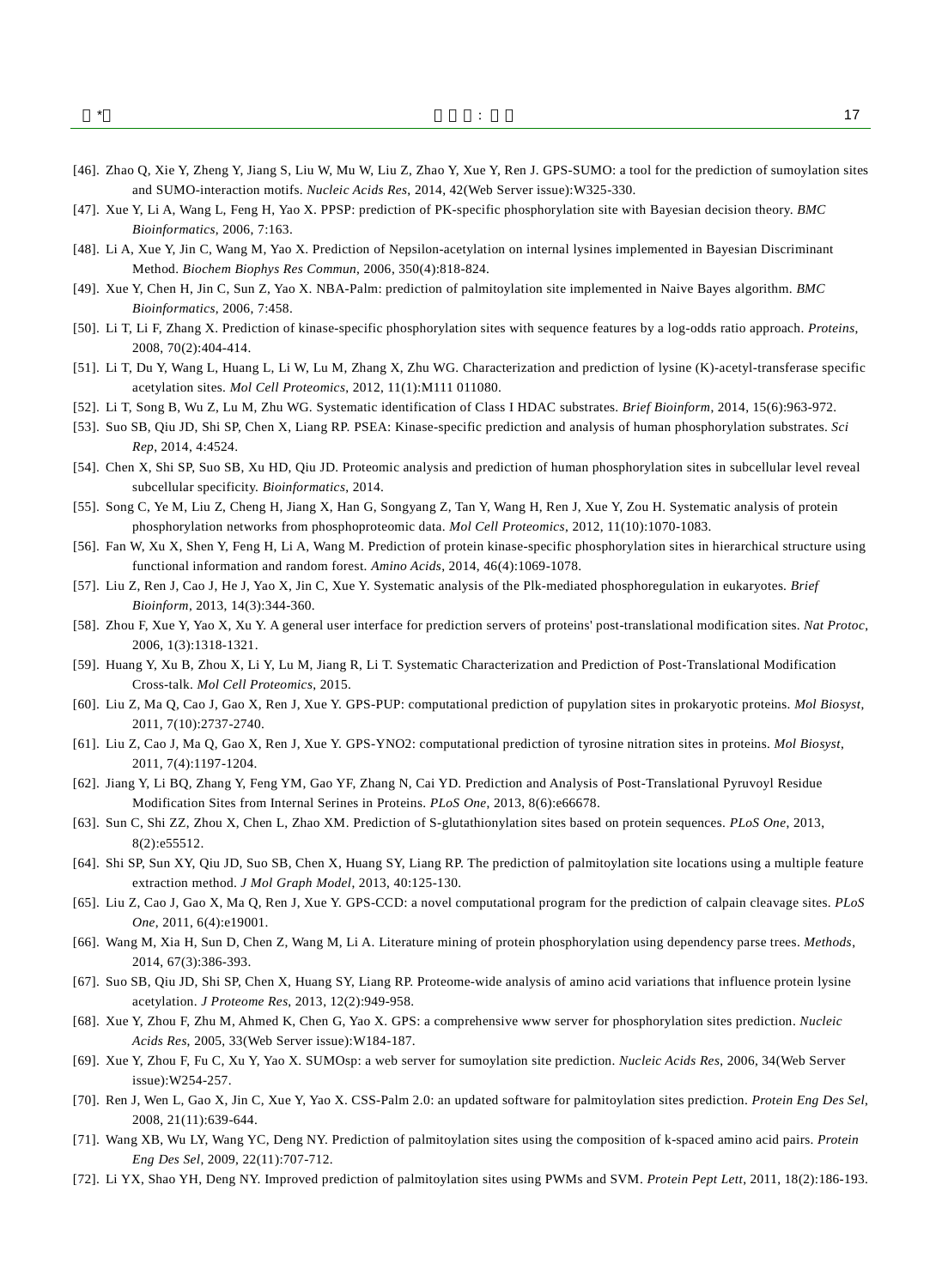- <span id="page-17-0"></span>[73]. Chen Z, Chen YZ, Wang XF, Wang C, Yan RX, Zhang Z. Prediction of ubiquitination sites by using the composition of k-spaced amino acid pairs. *PLoS One*, 2011, 6(7):e22930.
- <span id="page-17-1"></span>[74]. Chen X, Qiu JD, Shi SP, Suo SB, Huang SY, Liang RP. Incorporating key position and amino acid residue features to identify general and species-specific Ubiquitin conjugation sites. *Bioinformatics*, 2013, 29(13):1614-1622.
- <span id="page-17-2"></span>[75]. Chen Z, Zhou Y, Song J, Zhang Z. hCKSAAP\_UbSite: improved prediction of human ubiquitination sites by exploiting amino acid pattern and properties. *Biochim Biophys Acta*, 2013, 1834(8):1461-1467.
- <span id="page-17-3"></span>[76]. Chen X, Qiu JD, Shi SP, Suo SB, Liang RP. Systematic analysis and prediction of pupylation sites in prokaryotic proteins. *PLoS One*, 2013, 8(9):e74002.
- <span id="page-17-4"></span>[77]. Li S, Li H, Li M, Shyr Y, Xie L, Li Y. Improved prediction of lysine acetylation by support vector machines. *Protein Pept Lett*, 2009, 16(8):977-983.
- <span id="page-17-5"></span>[78]. Li Y, Wang M, Wang H, Tan H, Zhang Z, Webb GI, Song J. Accurate in silico identification of species-specific acetylation sites by integrating protein sequence-derived and functional features. *Sci Rep*, 2014, 4:5765.
- <span id="page-17-6"></span>[79]. Wang L, Du Y, Lu M, Li T. ASEB: a web server for KAT-specific acetylation site prediction. *Nucleic Acids Res*, 2012, 40(Web Server issue):W376-379.
- <span id="page-17-7"></span>[80]. Shi SP, Qiu JD, Sun XY, Suo SB, Huang SY, Liang RP. PLMLA: prediction of lysine methylation and lysine acetylation by combining multiple features. *Mol Biosyst*, 2012, 8(5):1520-1527.
- <span id="page-17-8"></span>[81]. Chen H, Xue Y, Huang N, Yao X, Sun Z. MeMo: a web tool for prediction of protein methylation modifications. *Nucleic Acids Res*, 2006, 34(Web Server issue):W249-253.
- <span id="page-17-9"></span>[82]. Shi SP, Qiu JD, Sun XY, Suo SB, Huang SY, Liang RP. PMeS: prediction of methylation sites based on enhanced feature encoding scheme. *PLoS One*, 2012, 7(6):e38772.
- <span id="page-17-10"></span>[83]. Li S, Liu B, Zeng R, Cai Y, Li Y. Predicting O-glycosylation sites in mammalian proteins by using SVMs. *Comput Biol Chem*, 2006, 30(3):203-208.
- <span id="page-17-11"></span>[84]. Fan YX, Zhang Y, Shen HB. LabCaS: labeling calpain substrate cleavage sites from amino acid sequence using conditional random fields. *Proteins*, 2013, 81(4):622-634.
- <span id="page-17-12"></span>[85]. Wang M, Zhao XM, Tan H, Akutsu T, Whisstock JC, Song J. Cascleave 2.0, a new approach for predicting caspase and granzyme cleavage targets. *Bioinformatics*, 2014, 30(1):71-80.
- <span id="page-17-13"></span>[86]. Huang SY, Shi SP, Qiu JD, Sun XY, Suo SB, Liang RP. PredSulSite: prediction of protein tyrosine sulfation sites with multiple features and analysis. *Anal Biochem*, 2012, 428(1):16-23.
- <span id="page-17-14"></span>[87]. Pan Z, Liu Z, Cheng H, Wang Y, Gao T, Ullah S, Ren J, Xue Y. Systematic analysis of the in situ crosstalk of tyrosine modifications reveals no additional natural selection on multiply modified residues. *Sci Rep*, 2014, 4:7331.
- <span id="page-17-15"></span>[88]. Li H, Xing X, Ding G, Li Q, Wang C, Xie L, Zeng R, Li Y. SysPTM: a systematic resource for proteomic research on post-translational modifications. *Mol Cell Proteomics*, 2009, 8(8):1839-1849.
- <span id="page-17-16"></span>[89]. Li J, Jia J, Li H, Yu J, Sun H, He Y, Lv D, Yang X, Glocker MO, Ma L, Yang J, Li L, Li W, Zhang G, Liu Q, Li Y, Xie L. SysPTM 2.0: an updated systematic resource for post-translational modification. *Database (Oxford)*, 2014, 2014:bau025.
- <span id="page-17-17"></span>[90]. Hornbeck PV, Zhang B, Murray B, Kornhauser JM, Latham V, Skrzypek E. PhosphoSitePlus, 2014: mutations, PTMs and recalibrations. *Nucleic Acids Res*, 2014.
- <span id="page-17-18"></span>[91]. Ren J, Jiang C, Gao X, Liu Z, Yuan Z, Jin C, Wen L, Zhang Z, Xue Y, Yao X. PhosSNP for systematic analysis of genetic polymorphisms that influence protein phosphorylation. *Mol Cell Proteomics*, 2010, 9(4):623-634.
- <span id="page-17-19"></span>[92]. Du Y, Xu N, Lu M, Li T. hUbiquitome: a database of experimentally verified ubiquitination cascades in humans. *Database (Oxford)*, 2011, 2011:bar055.
- <span id="page-17-20"></span>[93]. Liu Z, Wang Y, Gao T, Pan Z, Cheng H, Yang Q, Cheng Z, Guo A, Ren J, Xue Y. CPLM: a database of protein lysine modifications. *Nucleic Acids Res*, 2014, 42(Database issue):D531-536.
- <span id="page-17-21"></span>[94]. Chen T, Zhou T, He B, Yu H, Guo X, Song X, Sha J. mUbiSiDa: a comprehensive database for protein ubiquitination sites in mammals. *PLoS One*, 2014, 9(1):e85744.
- <span id="page-17-22"></span>[95]. Zhou Y, Liu S, Song J, Zhang Z. Structural propensities of human ubiquitination sites: accessibility, centrality and local conformation. *PLoS One*, 2013, 8(12):e83167.
- <span id="page-17-23"></span>[96]. Chen Z, Zhou Y, Zhang Z, Song J. Towards more accurate prediction of ubiquitination sites: a comprehensive review of current methods, tools and features. *Brief Bioinform*, 2014.
- <span id="page-17-24"></span>[97]. Qi L, Liu Z, Wang J, Cui Y, Guo Y, Zhou T, Zhou Z, Guo X, Xue Y, Sha J. Systematic Analysis of the Phosphoproteome and Kinase-substrate Networks in the Mouse Testis. *Mol Cell Proteomics*, 2014, 13(12):3626-3638.
- <span id="page-17-25"></span>[98]. Wang Z, Ding G, Geistlinger L, Li H, Liu L, Zeng R, Tateno Y, Li Y. Evolution of protein phosphorylation for distinct functional modules in vertebrate genomes. *Mol Biol Evol*, 2011, 28(3):1131-1140.